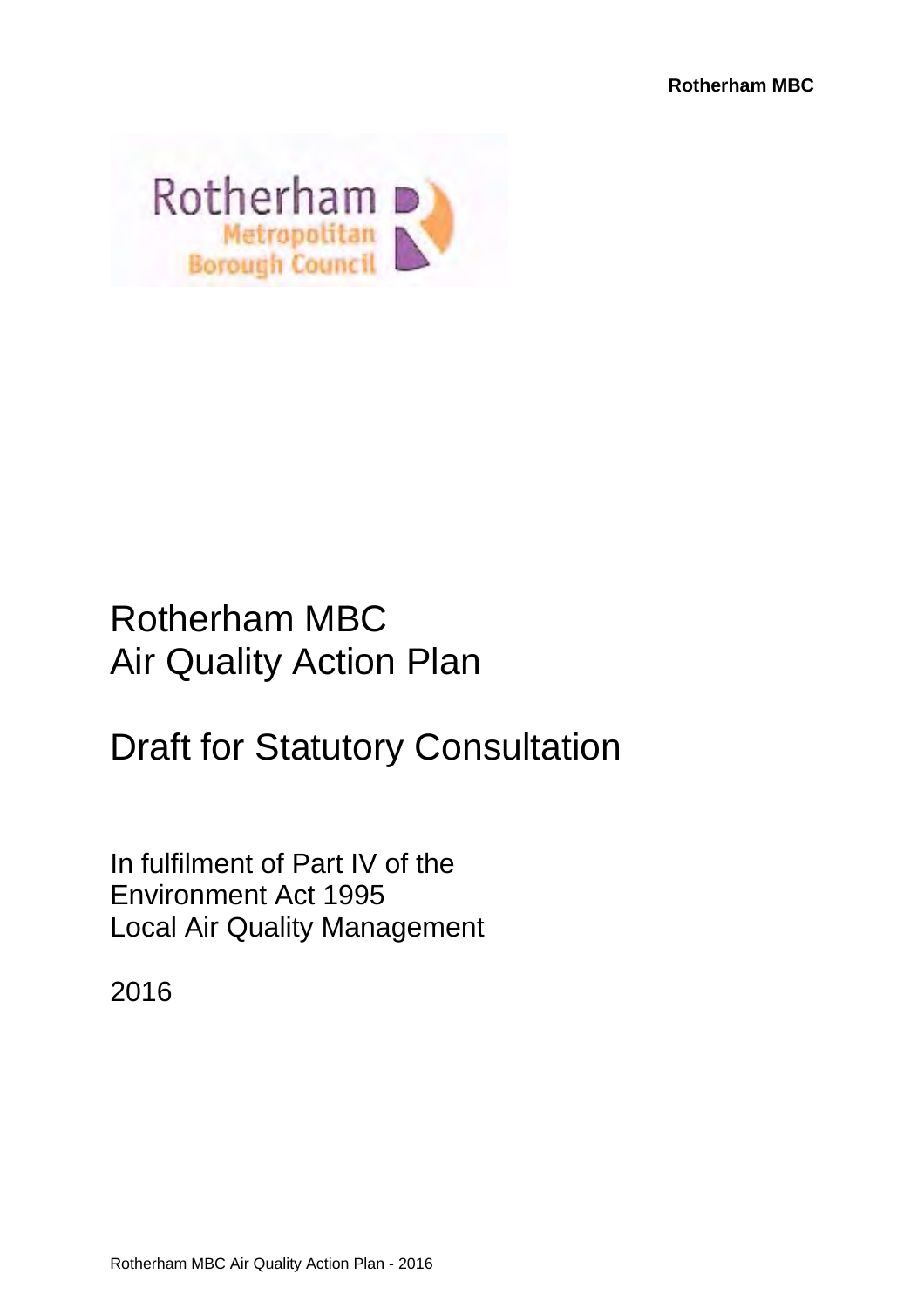| <b>Local Authority</b><br><b>Officer</b> | <b>Julie Kent</b>                   |  |  |  |
|------------------------------------------|-------------------------------------|--|--|--|
| Department                               | <b>Regeneration and Environment</b> |  |  |  |
| <b>Address</b>                           | <b>Riverside House</b>              |  |  |  |
| Telephone                                | 01709823193                         |  |  |  |
| E-mail                                   | julie.kent@rotherham.gov.uk         |  |  |  |
| <b>Report Reference</b><br>number        | RMBCAQAP2016                        |  |  |  |
| Date                                     | 30 June 2016                        |  |  |  |

#### **Consultation**

Schedule 11 of the Environment Act 1995 requires local authorities to consult the bodies listed below. The response to our consultation will be given in Appendix A after the consultation period. The consultation period will end on 14 August 2016.

Statutory consultees:

- the Secretary of State
- the Environment Agency
- the highways authority and Highways England
- all neighbouring local authorities

If you have comments on this AQAP please send them to Julie Kent at:

Community Safety and Street Scene, Riverside House, Main Street, Rotherham, S60 1AE

Email:**julie.kent@rotherham.gov.uk**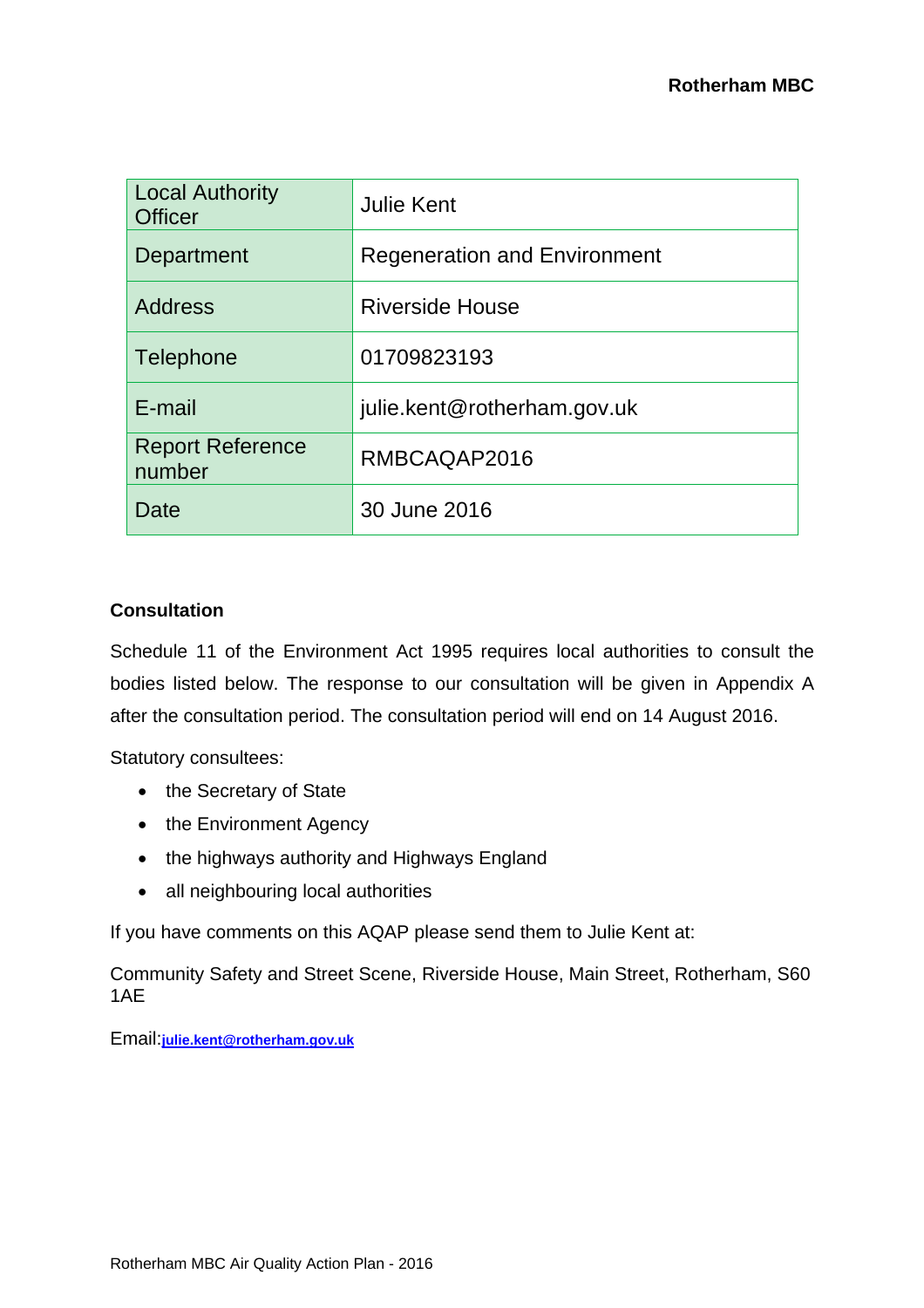### **Executive Summary**

This Air Quality Action Plan (AQAP) has been produced as part of our statutory duties required by the Local Air Quality Management framework. It outlines the action we will take to improve air quality in Rotherham MBC between 2016-2020.

The Air Quality Action Plan (AQAP) follows the standard format published by Defra in statutory guidance (LAQM 2016). This action plan replaces the previous action plans which ran from 2002-2015. Some of the measures which have been developed over the last few years include:

- The South Yorkshire Care4air campaign
- ECO Stars Fleet Recognition Scheme
- Improvements to the bus fleet
- Delivering Air Quality Good Practice Planning guidance

Cleaner Euro 6 buses are now operating through our Fitzwilliam Road AQMA, The engagement with fleet operators through the ECO Stars Fleet Recognition Scheme is recognised nationally, and many other local authorities in England and Scotland have followed suit. However there are still challenges as the proportion of diesel vehicles in the fleet continues to rise, which increase the emissions of nitrogen oxides.

Air pollution is associated with a number of adverse health impacts. It is recognised as a contributing factor in the onset of heart disease and cancer. Additionally, air pollution particularly affects the most vulnerable in society: children and older people, and those with heart and lung conditions. There is also often a strong correlation with equalities issues, because areas with poor air quality are also often the less affluent  $area<sup>1,2</sup>$ .

The annual health cost to society of the impacts of particulate matter alone in the UK is estimated to be around £16 billion<sup>3</sup>. Rotherham MBC is committed to reducing the exposure of people in Rotherham to poor air quality in order to improve health.

Air quality does not respect administrative boundaries. This is why Rotherham MBC works in partnership with other South Yorkshire Councils to improve air quality.

We have developed actions that can be considered under eight broad themes:

- Environmental permitting
- Policy guidance and development control
- Promoting low emission transport
- Promoting travel alternatives
- Public information

 $\overline{a}$ 

- Transport planning and infrastructure
- Traffic management
- Vehicle fleet efficiency

<sup>&</sup>lt;sup>1</sup> Environmental equity, air quality, socioeconomic status and respiratory health, 2010  $^2$  Air qualitiy and social deprivation in the UK: an environmental inequalities analysis, 2006

<sup>&</sup>lt;sup>3</sup> Defra. Abatement cost quidance for valuing changes in air quality, May 2013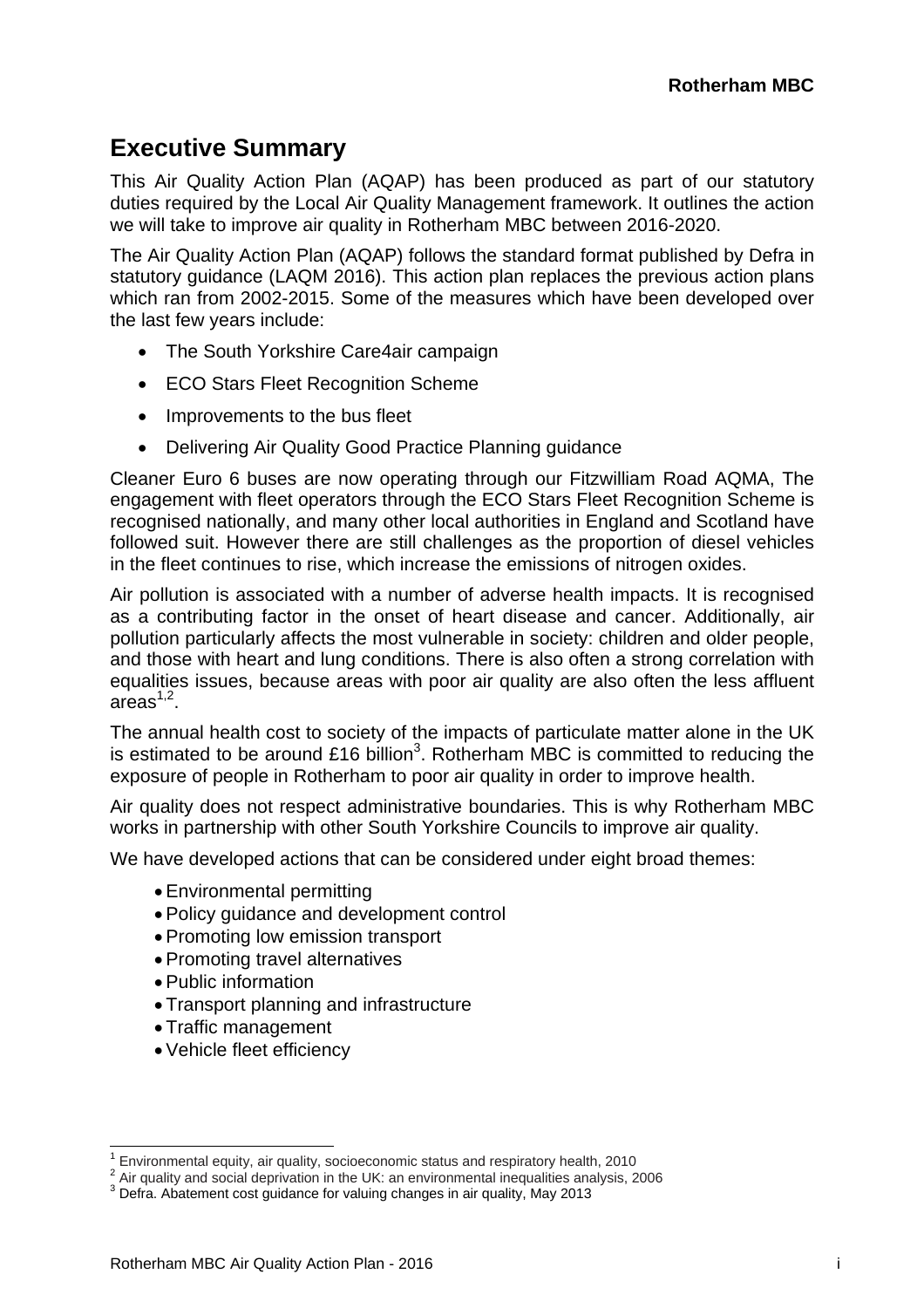Our priorities are the mitigation of air quality impacts though the planning process (Development Control); promoting low emission transport, in particular cleaner buses; taxi licensing; the installation of Electric Vehicle recharging infrastructure; promoting travel alternatives to the private car, raising public awareness especially of the impact of diesel vehicles on air quality in our towns and cities; and improving the efficiency of the Rotherham MBC Vehicle Fleet.

In this AQAP we outline how we plan to effectively tackle air quality issues within our control. However, we recognise that there are a large number of air quality policy areas that are outside of our influence such as vehicle emissions standards agreed in Europe and the proportion of diesel vehicles in the vehicle fleet, but for which we may have useful evidence, and so we will continue to work with regional and central government on policies and issues beyond Rotherham MBC's direct influence.

### **Responsibilities and Commitment**

This AQAP was prepared by Community Protection, Regeneration and Environment Directorate of Rotherham Metropolitan Borough Council.

However, much of the action plan has been developed regionally by the South Yorkshire (now Sheffield City Region) Air Quality and Climate Group which has membership from the Environmental Health, Public Health, and Transportation teams of the South Yorkshire local authorities and from the South Yorkshire Local Transport Plan Central Team and also the Sheffield City Region. Air quality action planning is a continuous process and this action plan will be updated regularly.

This AQAP will be approved by the senior leadership team after the consultation

period is complete.

This AQAP will be subject to an annual review, appraisal of progress and reporting to the Cabinet member for Regeneration and Environment and Director of Public Health. Progress each year will be reported in the Annual Status Reports (ASRs) produced by Rotherham MBC, as part of our statutory Local Air Quality Management duties.

If you have any comments on this AQAP please send them to Julie Kent at:

#### **Community Safety and Street Scene, Riverside House, Main Street, Rotherham, S60 1AE**

#### **01709 823193**

Email:**julie.kent@rotherham.gov.uk**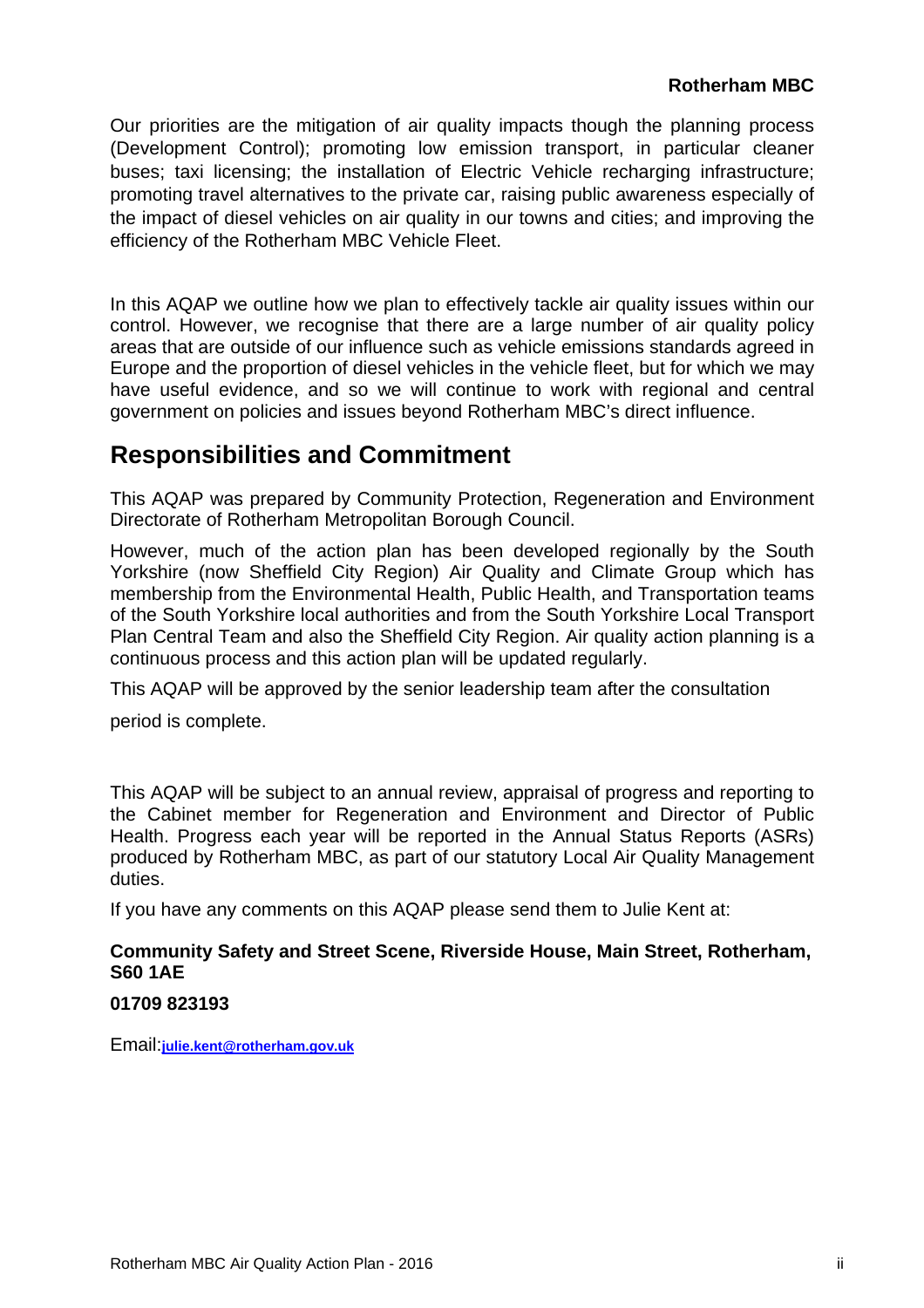## **Table of Contents**

| 1.  |                                                               |  |  |  |  |  |  |
|-----|---------------------------------------------------------------|--|--|--|--|--|--|
| 2.  |                                                               |  |  |  |  |  |  |
| 3.  |                                                               |  |  |  |  |  |  |
|     |                                                               |  |  |  |  |  |  |
| 3.2 |                                                               |  |  |  |  |  |  |
| 3.3 |                                                               |  |  |  |  |  |  |
| 3.4 |                                                               |  |  |  |  |  |  |
| 3.5 |                                                               |  |  |  |  |  |  |
|     | 4 Development and Implementation of the Rotherham MBC AQAP  6 |  |  |  |  |  |  |
| 4.1 |                                                               |  |  |  |  |  |  |
| 4.2 |                                                               |  |  |  |  |  |  |
|     |                                                               |  |  |  |  |  |  |
|     | Appendix A: Delivering Air Quality Good Practice Guidance 19  |  |  |  |  |  |  |
|     |                                                               |  |  |  |  |  |  |
|     |                                                               |  |  |  |  |  |  |
|     |                                                               |  |  |  |  |  |  |
|     |                                                               |  |  |  |  |  |  |
|     |                                                               |  |  |  |  |  |  |

### **List of Tables**

Table 3.1 % reduction in 2015 road NOx levels required for compliance with national standards

| <b>List of Figures</b>                 |  |
|----------------------------------------|--|
| Figure 1 Map of AQMA Boundaries - 2016 |  |

Figure 2 Wellgate (A6021) AQMA Source Apportionment

Figure 3 Rotherham St Ann's/Fitzwilliam Road AQMA Source Apportionment

Figure 4 A629 Bradgate Air Quality Management Area Source Apportionment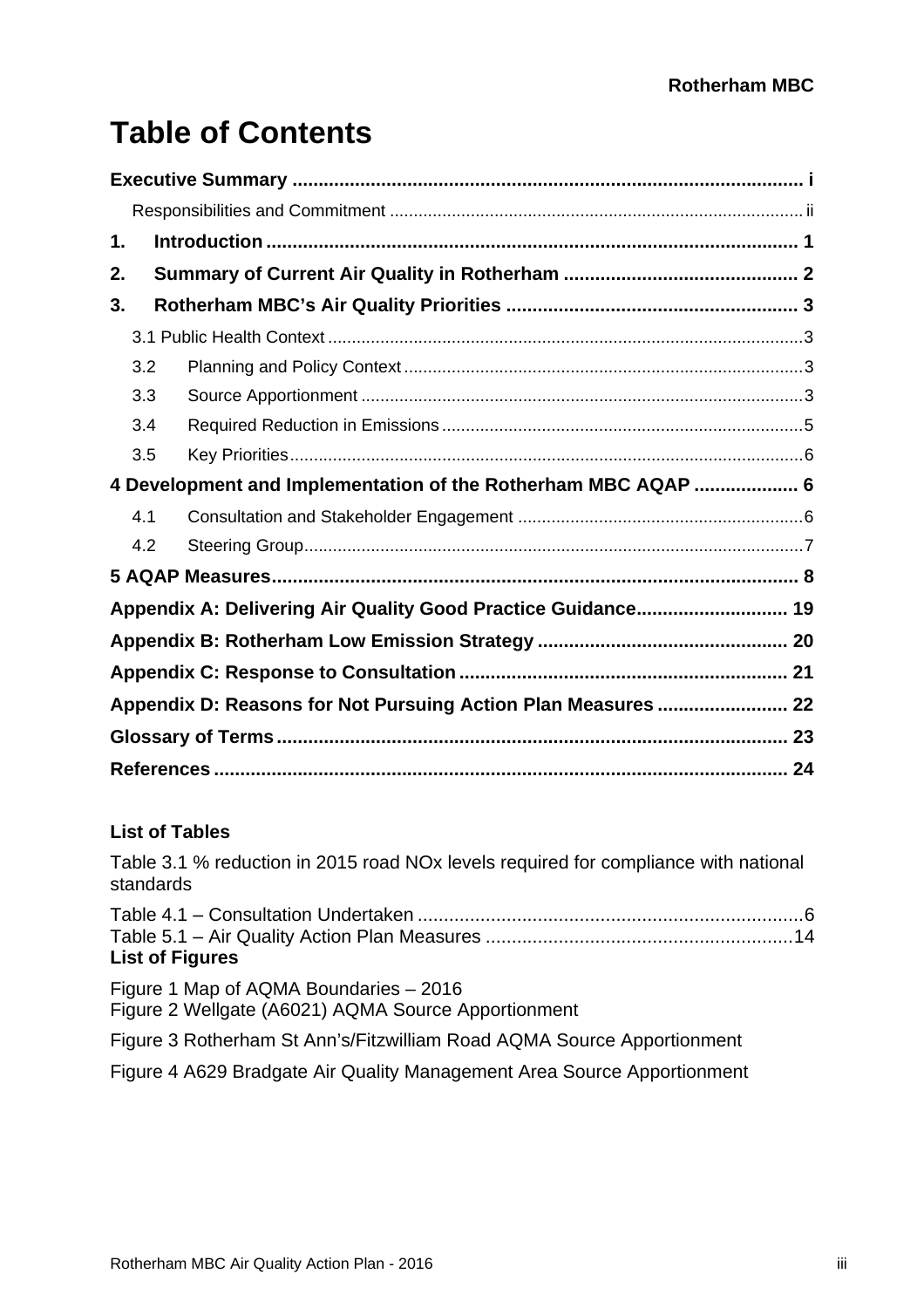### **1. Introduction**

This plan presents the actions which are being planned or carried out by Rotherham Metropolitan Borough Council (Rotherham MBC), in partnership with the other South Yorkshire authorities, the South Yorkshire Passenger Transport Executive, and other local bodies and agencies in pursuit of the Air Quality Objectives in the metropolitan borough of Rotherham. If follows the Department for Environment, Food and Rural Affairs statutory LAQM (TG16) Air Quality Action Plan format.

Rotherham should be a place where the air is healthy for all to breathe. Rotherham Metropolitan Borough Council is committed to help improve the health and wellbeing for the people of Rotherham, and a key component of this is protecting and improving air quality. Elevated levels of air pollution have a negative impact on our health, particularly on the young and the elderly, resulting in significant levels of illness, early death and financial costs to the NHS and wider society.

Rotherham MBC's key priorities include:

- *every child makes the best start in life*
- *we have a strong community a clean, safe environ*ment

Air quality indicates the level of air pollution. When air quality is acceptable we mean a low level of air pollutants, specifically nitrogen dioxide  $(NO<sub>2</sub>)$  and fine particles  $(PM_{2.5})$  are present in the air we breathe. Unacceptable air quality exists where these pollutants exceed National and European Union thresholds.

Central Government has consistently predicted air quality will improve as vehicle technology improves. In reality this has not occurred as forecast improvements on emission levels have been shown to be over-optimistic. The areas with the highest levels of air pollution are those particularly close to busy roads.

However, there can be some optimism regarding the prospect of improving air quality in Rotherham and the rest of South Yorkshire. The case for alternative fuels has never been stronger and work has started on some innovative and ground-breaking schemes to improve air quality.

This Action Plan has been developed in recognition of the legal requirement on the local authority to work towards Air Quality Strategy (AQS) objectives under Part IV of the Environment Act 1995 and relevant regulations made under that part and to meet the requirements of the Local Air Quality Management (LAQM) statutory process. It updates and refreshes the previous Rotherham AQAPs, which were produced in 2002, 2007 and 2014.

This Plan will be reviewed every two years and progress on measures set out within this Plan will be reported on annually within Rotherham MBC's air quality Annual Status Report as required by the Department for Environment, Food and Rural Affairs.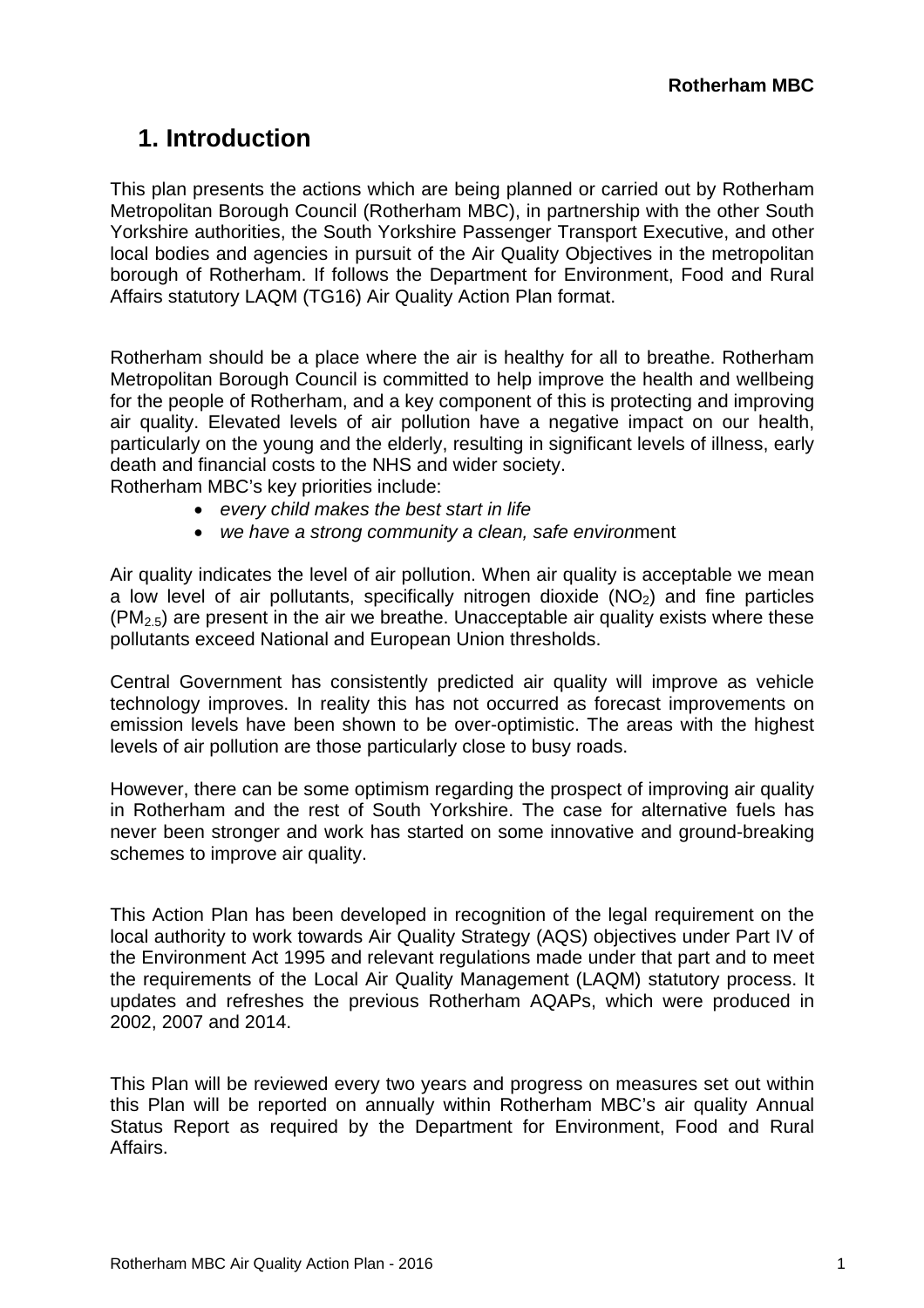### **2. Summary of Current Air Quality in Rotherham**

Central Government has predicted for several years that air quality will improve as vehicle technology improves. In reality this has not occurred as forecast improvements on emission levels, particularly NOx, have been shown to be overoptimistic, particularly for diesel vehicles. The areas with the highest levels of air pollution are those closest to busy roads.

#### **Air Quality Management Areas**

Rotherham MBC has previously produced air quality action plans for the M1 and Rotherham Town Centre Air Quality Management Areas (AQMAs). This Air Quality Action Plan covers the whole of the borough. There are approximately 30,000 people resident in the Rotherham AQMAs. However, not all people resident in an AQMA are exposed to the highest levels of air pollution. The designated AQMAs are as follows:

- M1 AQMA for annual average nitrogen dioxide (July 2001)
- Wales M1 AQMA for annual average nitrogen dioxide (July 2003)
- A630 AQMA for annual average nitrogen dioxide (November 2004)
- A6021 (Wellgate) AQMA for annual average nitrogen dioxide (November 2004)
- A629 (Bradgate) AQMA for annual average nitrogen dioxide (November 2004)
- Amendment to the M1 AQMA for annual average nitrogen dioxide to include the additional area of Blackburn (March 2010)



**Figure 1 Map of AQMA Boundaries – 2016** 

<sup>(</sup>**Note - This does not include the Wales AQMA which is to the south close to the M1 motorway**)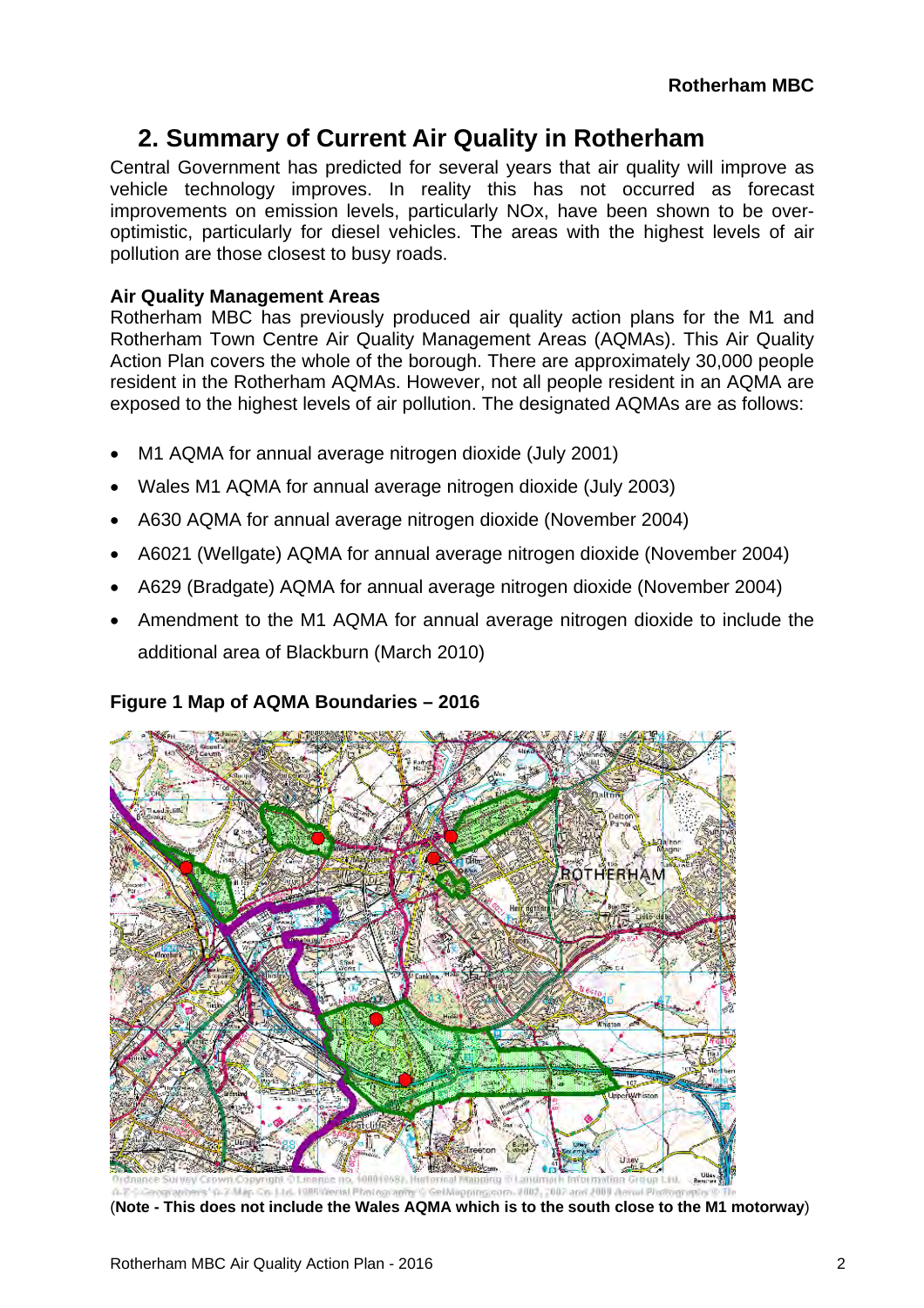### **3. Rotherham MBC's Air Quality Priorities**

### **3.1 Public Health Context**

Air pollution affects people's health. The impact is not equal, more impact is felt by the young, the old, and those with pre-existing health conditions. Air pollution is now ranked the  $5<sup>th</sup>$  cause of reduced lifespan in UK towns and cities. There are no safe levels of particulate matter and it is toxic well below the EU and UK standards. Any improvement in air quality will have positive health benefits for the population.

During the last 10 years, the scientific understanding of the health effects of ambient air pollution has changed dramatically as a result of thousands of studies. The population effects of air pollution are now quantifiable and in 2010, the Department for Health Committee on the Medical Effects of Air Pollution concluded that fine particles ( $PM_{2.5}$ ) led to an annual loss of 340,000 life years in the UK. A Public Health Indicator based on levels of fine particles ( $PM<sub>2.5</sub>$ ) was introduced in the Public Health Outcomes Framework. Rotherham Public Health has carried out a Health Impact Assessment of air quality. This found that there is a link between health outcomes in the borough and poor air quality.

The recent Public Health England Report, Estimating Local Mortality Burdens associated with Particulate Air Pollution (April 2014) indicated that Rotherham is the second worst place in the Yorkshire &Humber region for anthropogenic  $PM_{2.5}$  – attributing ~140 deaths per year or ~1400 years of life lost each year as a result of (man-made) air pollution.

### **3.2 Planning and Policy Context**

The Council's Sites and Polices Document includes Delivering Air Quality- Good Practice guidance, which sets out the importance of good design for new developments and emissions reduction good practice.

### **3.3 Source Apportionment**

The AQAP measures presented in this report are intended to target the predominant sources of emissions of NOx and fine particulate matter in Rotherham.

Source apportionment was carried out by Rotherham MBC in 2015. Breakdown of total oxides of nitrogen (NOx) emissions in South Yorkshire, using dispersion modelling, estimates that 53% of emissions within the county are attributable to industrial, commercial and domestic sources, whilst the remainder (47%) are due to road transport emissions. All AQMAs in Rotherham have been declared because of road transport emissions.

Road traffic emissions have been further modelled, in order to calculate the percentage contribution of each vehicle type to the transport sector emissions in each AQMA. These results are presented below for each of the Rotherham town centre AQMAs

The percentage source contributions (modelled) follows for a sensitive receptor in each town centre AQMA: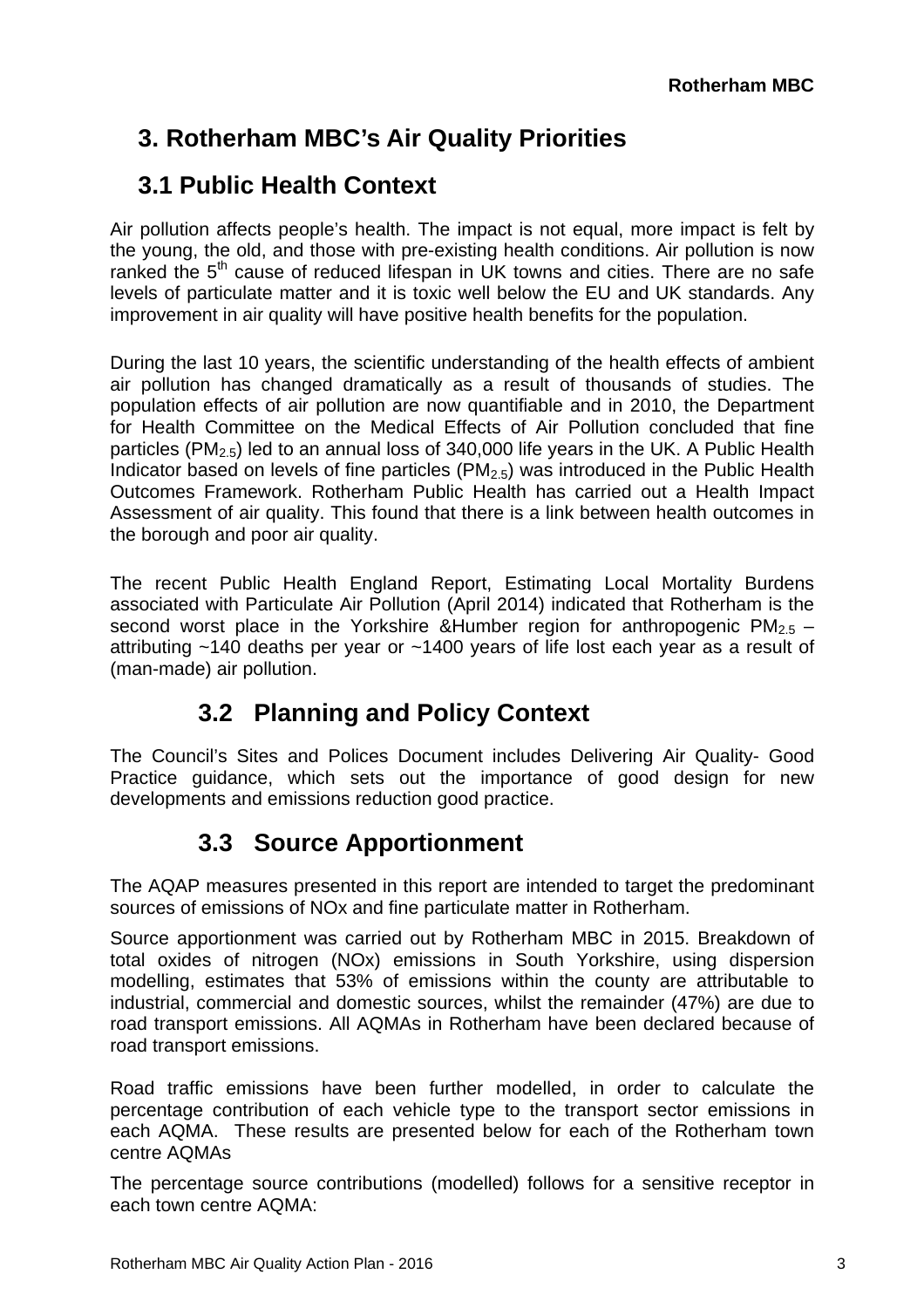

#### **Figure 2 Wellgate (A6021) AQMA Source Apportionment Source Apportionment of** *transport sources* **only**

#### **Figure3 Rotherham St Ann's/Fitzwilliam Road AQMA Source Apportionment**



**Source Apportionment of** *transport sources* **only**

Note: Receptor used Fitzwilliam Road 443330 393408 % Petrol Car 56%, Diesel Car 44% (Urban NAEI). Concentration at receptor  $46.1\mu g/m^3$ Fitzwilliam Road (A630)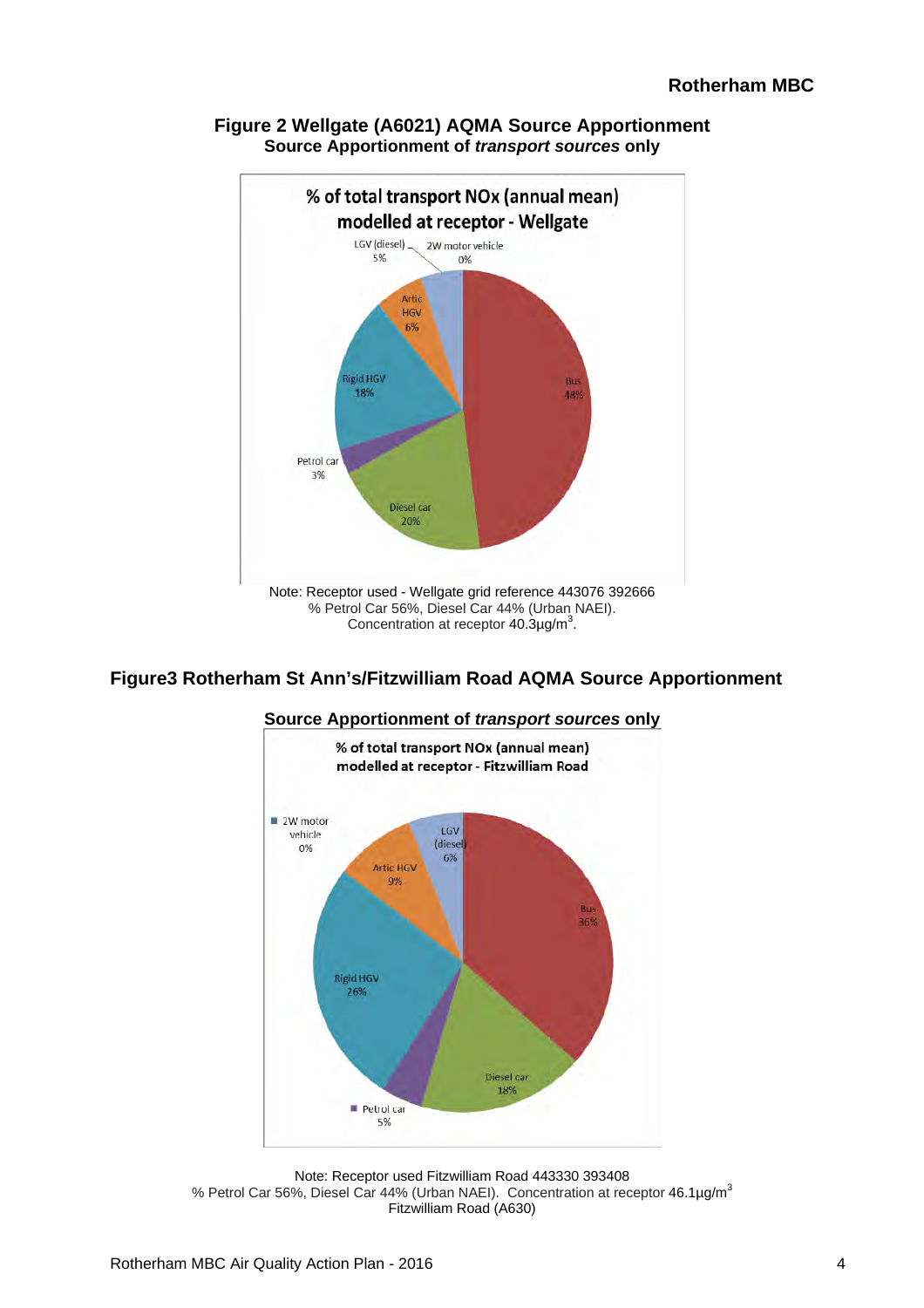#### **Figure 4 A629 Bradgate Air Quality Management Area Source Apportionment**



**Source Apportionment of** *transport sources* **only Wortley Road AQMA**

Source appportionment shows the significance of the emissions from diesel vehicles (buses and diesel cars and vans).

### **3.4 Required Reduction in Emissions**

The reductions in NOx required in order to achieve compliance with the National Objectives for everyone living in the town centre AQMAs have been calculated in line with Technical Guidance LAQM.TG16 and follow in Table 3.1

| <b>Air Quality Management Area</b> | % reduction in 2015 road NOx levels required<br>for compliance with national standards |
|------------------------------------|----------------------------------------------------------------------------------------|
| <b>Fitzwilliam Road</b>            | 21.4%                                                                                  |
| A629/Bradgate                      | 36.6%                                                                                  |
| Wellgate                           | 11.9%                                                                                  |
| M1 (Blackburn, Highways England)   | 43.5%                                                                                  |

#### **Table 3.1**

Concentration at receptor 52.6µg/m<sup>3</sup>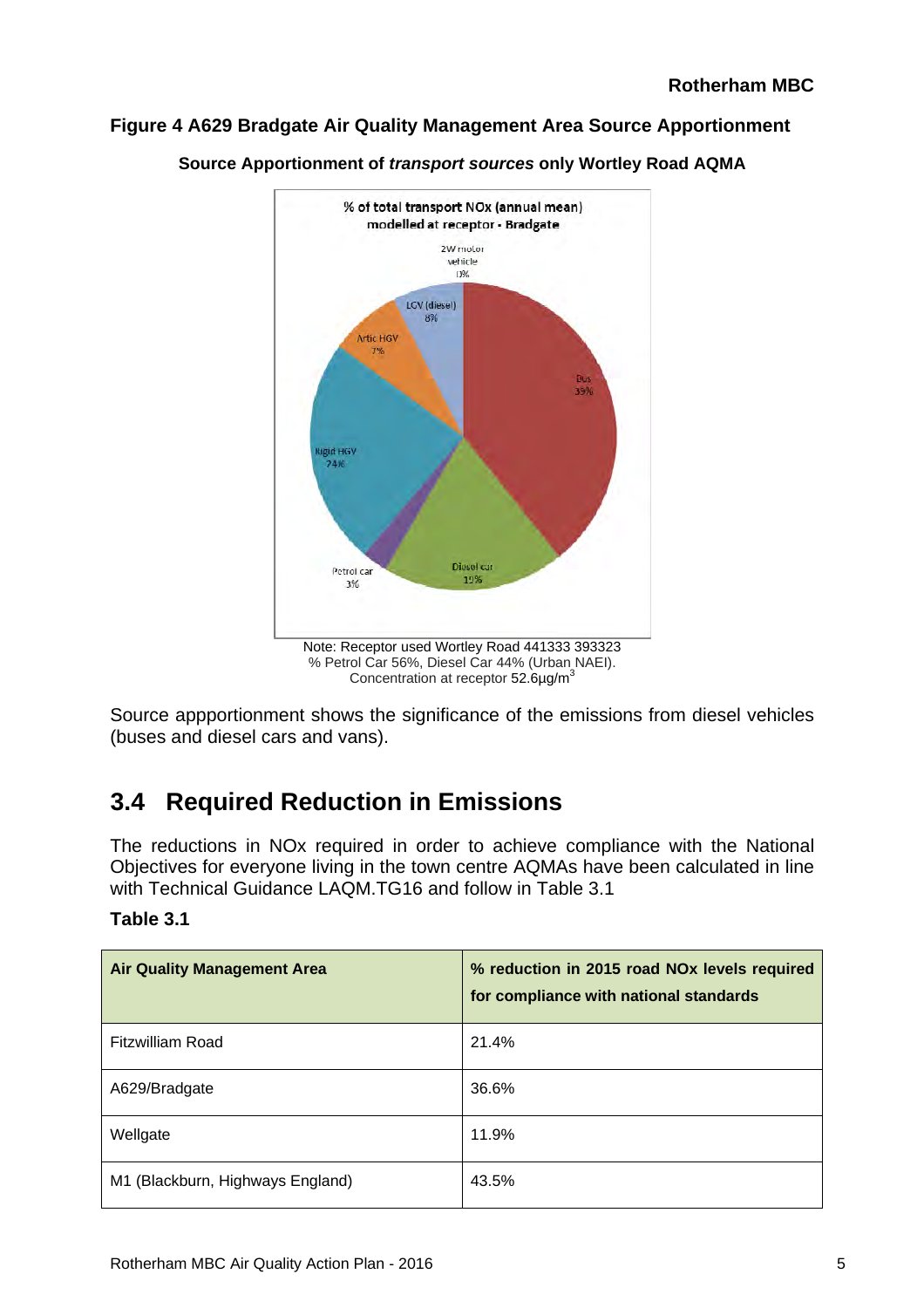### **3.5 Key Priorities**

The areas which are prioritised for action are:

- Priority 1 Implementation of Policy Guidance and mitigation of air quality impacts though Development Control
- Priority 2 Promoting Low Emission Transport in particular cleaner buses, taxi licensing and recharging infrastructure
- Priority 3 Promoting Travel Alternatives to the private car
- Priority 4 Raising public awareness through Public Information
- Priority 5 Efficiency of the Rotherham MBC Vehicle Fleet

### **4 Development and Implementation of the Rotherham MBC AQAP**

### **4.1 Consultation and Stakeholder Engagement**

Rotherham Metropolitan Borough Council (Rotherham MBC), works in partnership with the other South Yorkshire authorities, the South Yorkshire Passenger Transport Executive, and other local bodies and agencies to improve local air quality. We work with other local authorities, agencies, businesses and the local community. Schedule 11 of the Environment Act 1995 requires local authorities to consult the bodies listed in Table 4.1. The response to our consultation stakeholder engagement will be given in Appendix A after the consultation period.

| <b>Yes/No</b> | <b>Consultee</b>                                                                       |
|---------------|----------------------------------------------------------------------------------------|
|               | the Secretary of State                                                                 |
|               | the Environment Agency                                                                 |
|               | the highways authority                                                                 |
|               | all neighbouring local authorities                                                     |
|               | other public authorities as appropriate, such as Public Health officials               |
|               | bodies representing local business interests and other organisations as<br>appropriate |

#### **Table 4.1 ‒ Consultation Process**

The consultation period ends on 14 August 2016.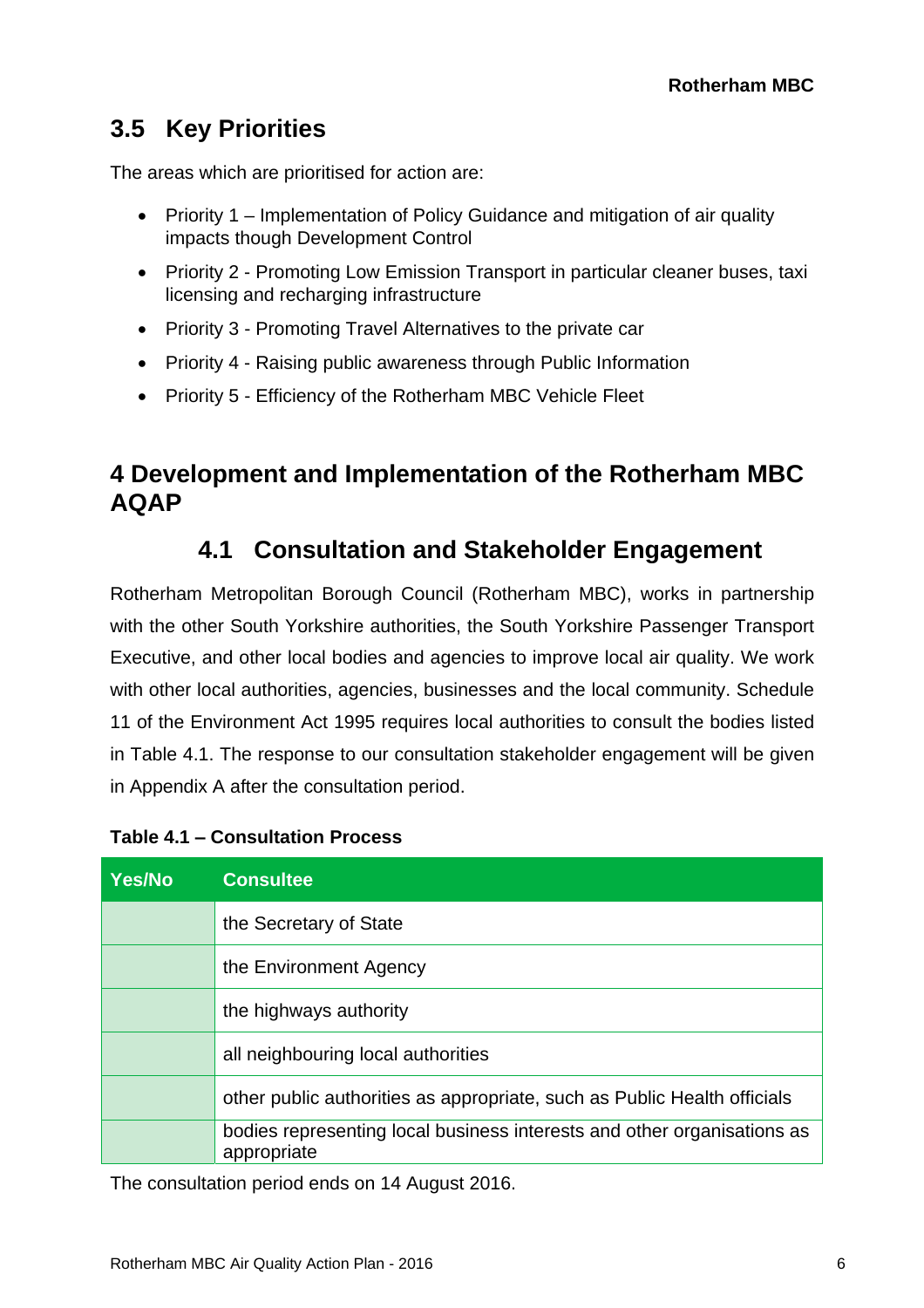### **4.2 Steering Group**

The Sheffield City Region Air Quality and Climate Change Steering Group (previously the South Yorkshire LTP3 Air Quality and Climate Change Steering Group which has membership from the South Yorkshire Local Transport Plan Central Team, the Sheffield City Region, Rotherham MBC, Sheffield CC, Doncaster MBC, and Barnsley MBC highways and transportation and air quality officers, South Yorkshire Passenger Transport Executive, the Safer Roads Partnership and Public Health has led on the development of many of the measures in this AQAP. The group meets bi monthly.

During 2016, Rotherham MBC will be establishing a Rotherham AQAP Steering Group which will include RMBC transportation, planning, community protection and public health officers. Highways England and the Environment Agency will be invited. Air quality action planning is a continuous process, as measures are developed and implemented and funding opportunities become available, the AQAP will be updated.

The South Yorkshire ECO Stars Steering Group (Rotherham MBC, Sheffield CC, Doncaster MBC, Barnsley MBC and other Local Authority Scheme Managers) meets bi-monthly to take the ECO Stars scheme forward.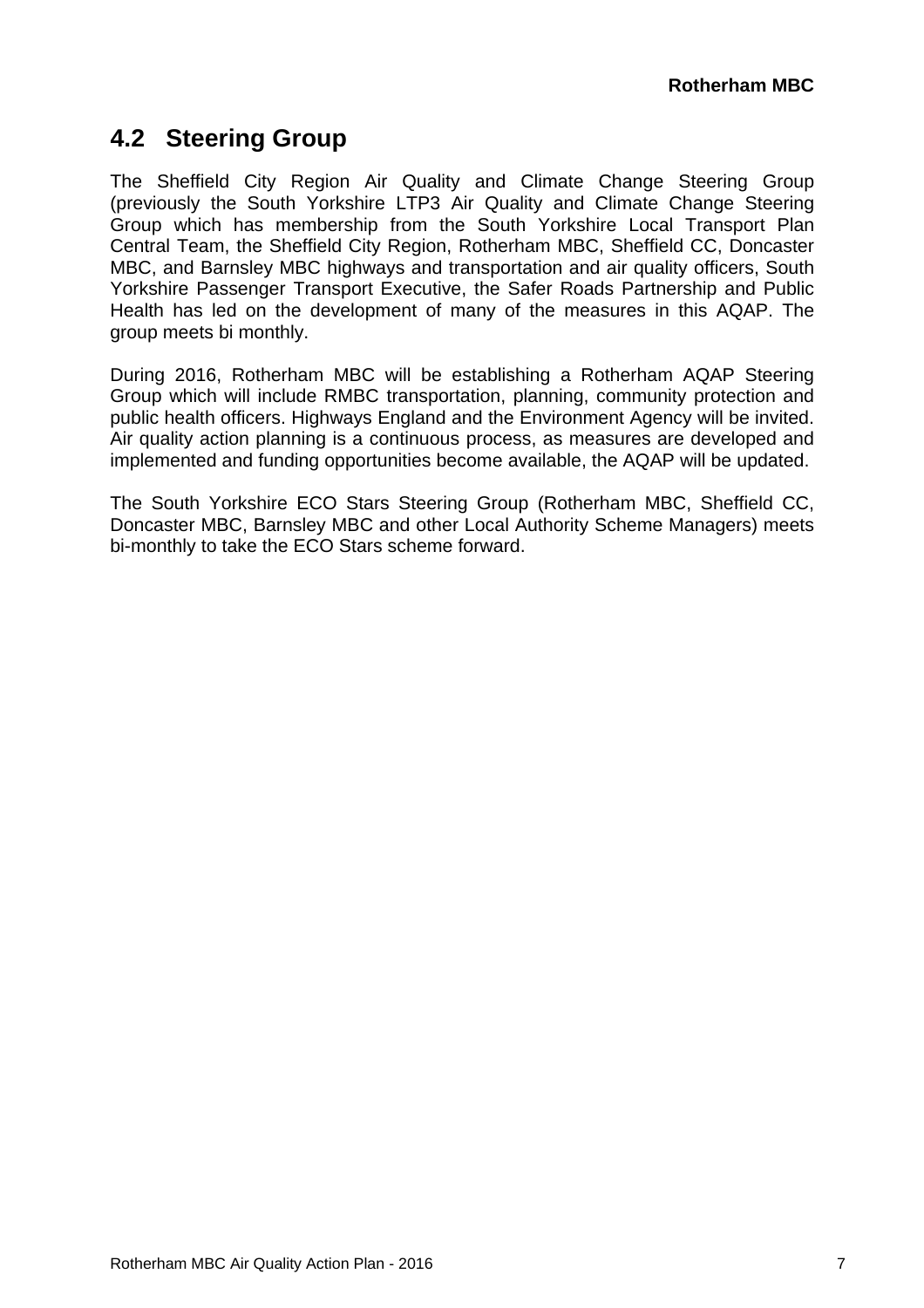### **5 AQAP Measures**

#### **1 Rotherham MBC Low Emission Strategy**

Rotherham MBC's Low Emission Strategy forms Appendix B of the Rotherham Air Quality Action Plan 2016

#### **2. Smart M1 Motorway Scheme**

Highways England (HE) is constructing a smart motorway between J32 and J35A through Rotherham, which will add extra capacity to the M1 to allow for future traffic growth. The proposed scheme converts the Hard Shoulder permanently to a running lane with speed control across all lanes using Variable Mandatory Speed Limits and brings the traffic closer to receptors living in the M1 AQMA. HE recognized that this growth will need to be managed to ensure that additional traffic does not make air quality significantly worse for local people living near the motorway. HE consulted on introducing a maximum upper 60mph speed limit on the M1 between junction 28 and 35a, between 07.00 and 19.00 7 days a week which was predicted to constrain traffic growth to a level that would not cause new problems within Rotherham's M1 Air Quality Management Areas or make matters worse for local people.

However, in September 2015, HE produced the M1 J28 to 35a Smart Motorway Updated Operating Regime Environmental Assessment Report. Following completion of the challenge period, on the 8th of July 2014, the Secretary of State for Transport (SoS) gave the following position: *'The Secretary of State has not accepted this approach as the Government's preferred option for managing local air quality on the M1 and tasked Highways England to identify other measures which achieved the necessary reduction. Speed restriction is to be used only to the extent that is absolutely necessary*'.

The consultants Mouchel were instructed by Highways England (HE) to model alternative mitigation measures and progress the proposed scheme through its Determination process, whilst construction of the scheme progressed during the next 2015-2016. The mitigation option preferred by HE is now -60mph weekday AM and PM peak, 70mph at all other times. HE's own modelling shows that this could increase annual mean nitrogen dioxide in Rotherham by  $2u\overline{g}/m^3$  at the worst affected receptors in the Rotherham M1 AQMA. The Council has no powers with respect to the motorway.

As a result of development of cleaner engines and the uptake of these into the fleet, in future years it is envisaged that the air quality will improve and at that stage HE can remove the upper speed limit and revert to the national speed limit again.

The Highways Agency project page http://www.highways.gov.uk/roads/roadprojects/m1-junctions-32-35a/ provides further information.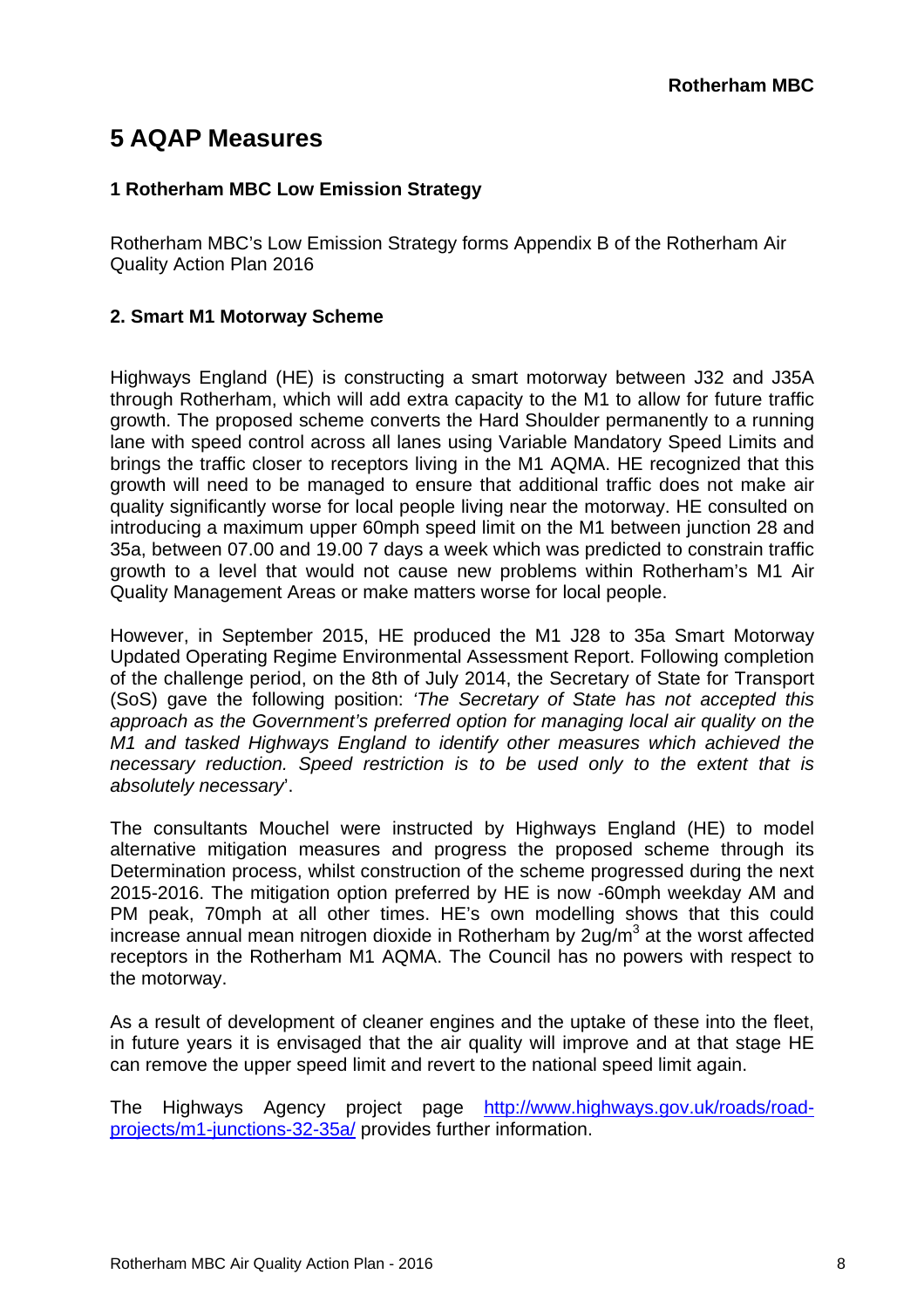#### **3. ECO Stars Fleet Recognition Scheme**

The ECO Stars (Efficient and Cleaner Operations) Fleet Recognition Scheme is a free, voluntary scheme designed to provide recognition, guidance and advice to operators of goods vehicles, buses and coaches to help them reduce fuel use and emissions. The core of the scheme is a 'road map' of measures designed to help operators improve their performance. The measures include both vehicle improvements and operational improvements.

The scheme was first set up in South Yorkshire as part of the Clean Air Campaign Care4Air, and has now been rolled out to a number of other authorities including the City of York, Thurrock, Mid Devon and Nottingham. The scheme in South Yorkshire has over 80 members operating over 7,000 vehicles between them. A comprehensive quantitative and qualitative assessment of the scheme has been undertaken in order that operators



can more accurately assess their environmental and air quality impacts. http://www.ecostars-uk.com/

#### **4 Sheffield City Region – Electric Vehicle Recharging Infrastructure Project**

This proposed project is subject to funding and aims to increase the number of rapid Electric Vehicle charging points in South Yorkshire. It will build on the previous "Inmotion" Electric Vehicle project which was funded by the Department for Transport's Local Sustainable Transport Fund .

#### **5 Compressed Natural Gas vehicles/ CNG refuelling infrastructure**

A feasibility study has been carried out in South Yorkshire to establish the most suitable sites for compressed natural gas (CNG) refuelling stations. There are several excellent potential sites in South Yorkshire where the high pressure gas main is suitably close to the surface on a fleet operator's premises, close to the major road network.

One of the potential CNG refuelling sites is in Rotherham on Hellaby Industrial estate close to the M18. CNG refuelling stations require considerable investment and realistically the private sector will need to invest to develop this technology. Potential private investors have shown interest in South Yorkshire's sites.

#### **6 Hydrogen vehicle re-fuelling infrastructure and vehicle trial**

ITM Power has opened a publically available hydrogen fuel cell vehicle refuelling station at the Advanced Manufacturing Park in Rotherham. Rotherham Council will participate in the FCEV Fleet Support Scheme run by the Office for Low Emission Vehicles Hydrogen Vehicle trial project if successful in gaining funding.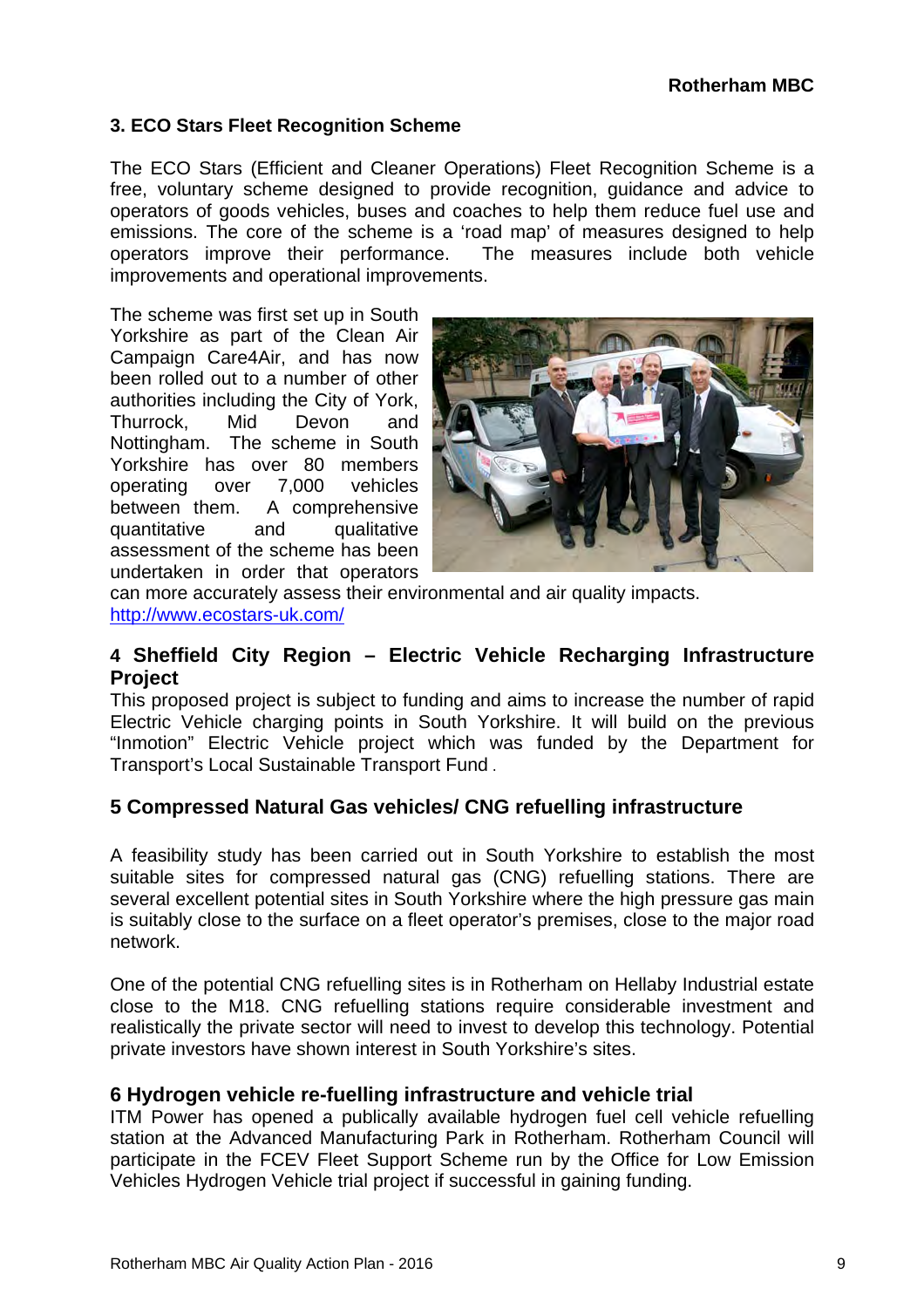#### **7. Rotherham MBC Public Health/Community Protection Project: PM2.5 Monitoring and a Health improvement Plan**

Public Health/Community Protection will lead on developing an evidence-based plan of various measures which the Council can carry out to reduce exposure to  $PM_{2.5}$ . This could include such measures as street works, changes to street cleansing, low emission routes, changes to taxi licensing, green infrastructure etc., which could reduce exposure to harmful particulate pollution and improve health. The project will build on the Health Impact Assessment of Air Quality in Rotherham published in 2014. Further information and health advice will be made available during periods of high air pollution.

#### **8- Air Quality Monitoring**

Rotherham Council takes its Local Air Quality Management duties seriously and has a network of automatic monitoring stations measuring nitrogen dioxide located within its AQMAs. Monitoring is essential in order to measure changes in levels of air pollution and will continue. The Council will also measure levels of nitrogen dioxide through the use of diffusion tube surveys which enable a much greater spatial coverage of the borough. Monitoring of  $PM<sub>2.5</sub>$  within the town centre AQMAs is also a priority.

#### **9- Air Quality Modelling**

The Council has developed a sophisticated air quality model using the Swedish Meteorological and Hydrological Institute's Airviro system. The emissions database and modelling work is carried out in partnership with the other South Yorkshire local authorities and it is essential for predicting future levels of air pollution, predicting the impacts of developments and transport schemes. The impacts of changes to the composition of the vehicle fleet can also be modelled.

#### **10 - Care4air Campaign**

The South Yorkshire Care4air Campaign uses social marketing to inform and to try to influence behaviour.

http://www.care4air.org/



#### **11 Enforcement of the Clean Air Act 1993 with regards to industrial smoke**

The enforcement of Clean Air Act 1993 with regards to industrial smoke impacts on levels of  $PM<sub>2.5</sub>$  in particular.

#### **12 Enforcement of the Clean Air Act 1993 with regards to domestic smoke control**

The enforcement of Clean Air Act 1993 with regards to industrial smoke impacts on levels of  $PM<sub>2.5</sub>$  in particular.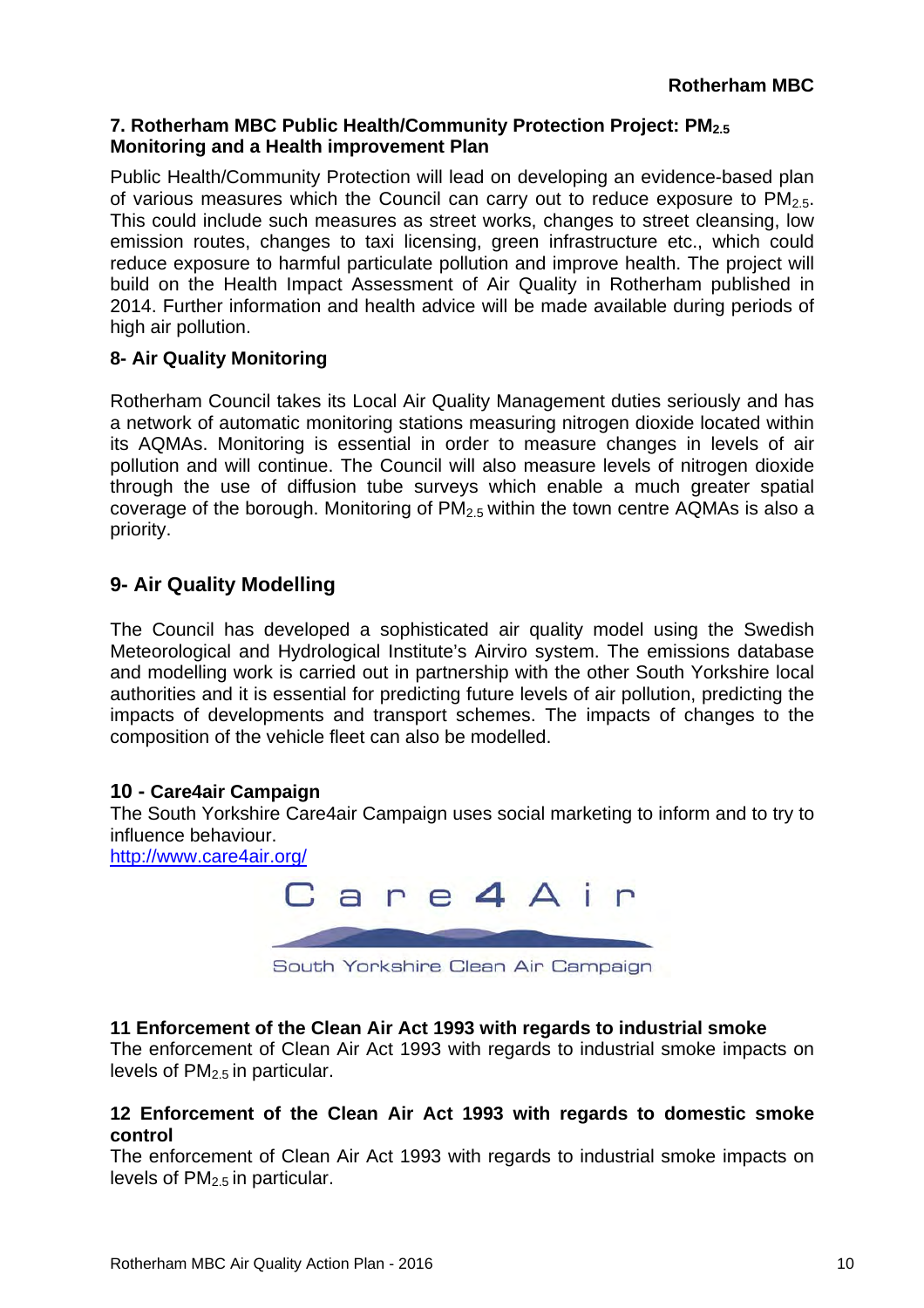#### **13- Rotherham Bus Partnership**

Rotherham Bus Partnership brings together Rotherham Metropolitan Borough Council, South Yorkshire Passenger Transport Executive, and local bus operators First South Yorkshire, Stagecoach Yorkshire and East Midlands, Powells and TM Travel, in a bid to improve bus services in the town and surrounding area.

The aim is to make bus travel in Rotherham better by offering reliable, convenient and coordinated services with value for money fares. It will provide better access to jobs, schools, hospitals and leisure activities by creating a customer-focused bus network that offers an alternative to the car – which could help to reduce congestion and delays on the town's roads and contribute to improving air quality.

The partnership has developed a new bus network for Rotherham and a selection of new coordinated tickets that can be used on any bus in the town.

#### **http://www.rotherhambuspartnership.co.uk/**

#### **14 Local road schemes – Waverley link road/ Tinsley Link**

New link roads confirmed to date:

- a high quality Bus Rapid Transit (BRT) service connecting Rotherham and Sheffield and with existing and proposed development sites in the Lower Don Valley
- a new highway link under the M1 (the "Tinsley Link") between Meadowhall Way and Sheffield Road
- highway modifications to provide BRT priorities at congested sections of the route
- revised junction layouts and intelligent traffic signal control to provide BRT priority at junctions
- high quality low emission vehicles purpose built bus stops with real-time passenger information and off-vehicle ticketing facilities

#### **15 Delivering Air Quality Good Practice Planning Guidance**

Rotherham MBC's Delivering Air Quality Planning Guidance forms part of the council's Sites and Policies document and can be found at:

http://rotherham.limehouse.co.uk/file/3139862

#### **16 Green infrastructure**

Green infrastructure is the network of accessible "greenspaces" and natural habitats which occur both within and which can connect towns and villages. Within built-up areas, green infrastructure assets include public parks, recreation grounds, playing fields, woodland, living screens, street trees, allotments, informal open green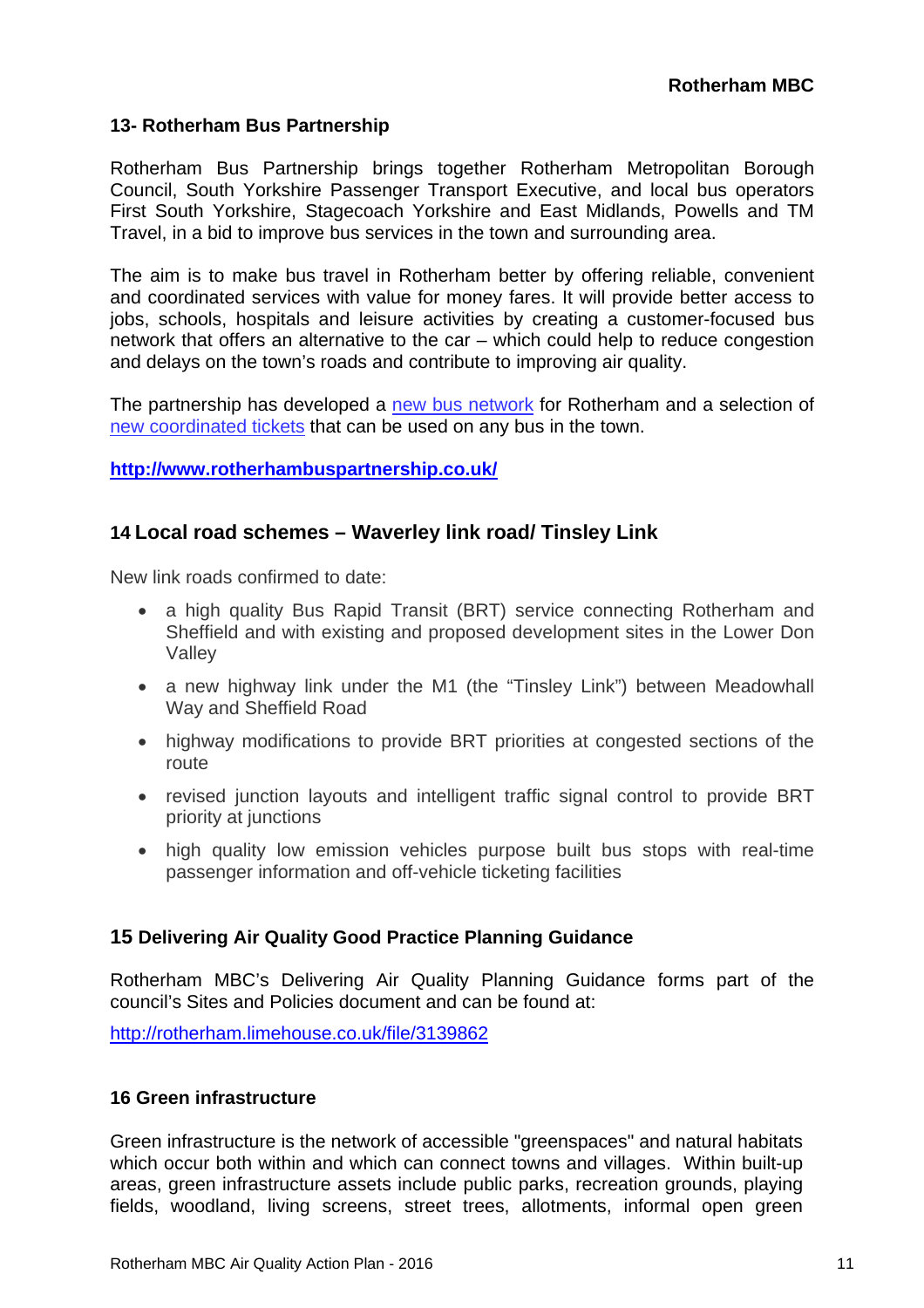spaces, churchyards and cemeteries. Outside built-up areas green infrastructure broadly comprises natural and semi-natural green spaces such as woodlands and local nature reserves.

Green Infrastructure functions in many different ways and provides multiple benefits for wildlife, improved health and well-being of people, local food production, mitigating climate change (such as flood alleviation) and for the local economy (by providing a high quality environment to help attract further economic investment).

#### **17 - Rotherham MBC Fleet Improvement**

Rotherham MBC's current fleet is recognised as the best local authority fleet in South Yorkshire having achieved a 4 star ECO Stars rating. The Council currently leases its fleet and from 2015 began a vehicle replacement process. A key factor in future vehicle selection will be vehicle efficiency and emissions reduction ensuring most vehicles comply with the latest Euro emissions standards (currently Euro6) as soon as possible.

#### **18 – Control Industrial Emissions**

The Council will work closely with the Environment Agency and with the industrial process operators regulated by Rotherham MBC to control emissions to air and reduce them wherever improvement is required as new pollution abatement technology becomes available.

#### **19 – Improvements to Bus Services through AQMAs**

The Council does not operate buses. Improvements to the bus fleet operating in AQMAs have the potential to improve air quality through reductions in emissions. The x78 bus service which runs through the Fitzwilliam Road AQMA, has a brand new fleet of Euro 6 buses. The impact on air quality will be monitored. Other schemes in South Yorkshire include the Clean Vehicle Technology Fund Thermo Management Technology (TMT) retrofitting scheme, which reduces existing NOx emissions by raising exhaust-gas temperatures. See http://www.care4air.org/news/clean-vehicle-technologyfund/

#### **20 – Taxi Licensing**

Improving the hackney carriage and private hire fleet in Rotherham is a key priority. It will contribute to community safety and to tackling local air quality issues, by encouraging taxi operators to improve their vehicles. The council aims to ensure that taxi and private hire vehicles are of a good standard. In the interests of passenger safety and comfort, and in support of these policies, the council will introduce both vehicle emission standards and age requirements for licensed hackney carriage and private hire vehicles as part of the licensing process.

http://www.rotherham.gov.uk/news/article/511/new\_taxi\_licensing\_policy\_agreed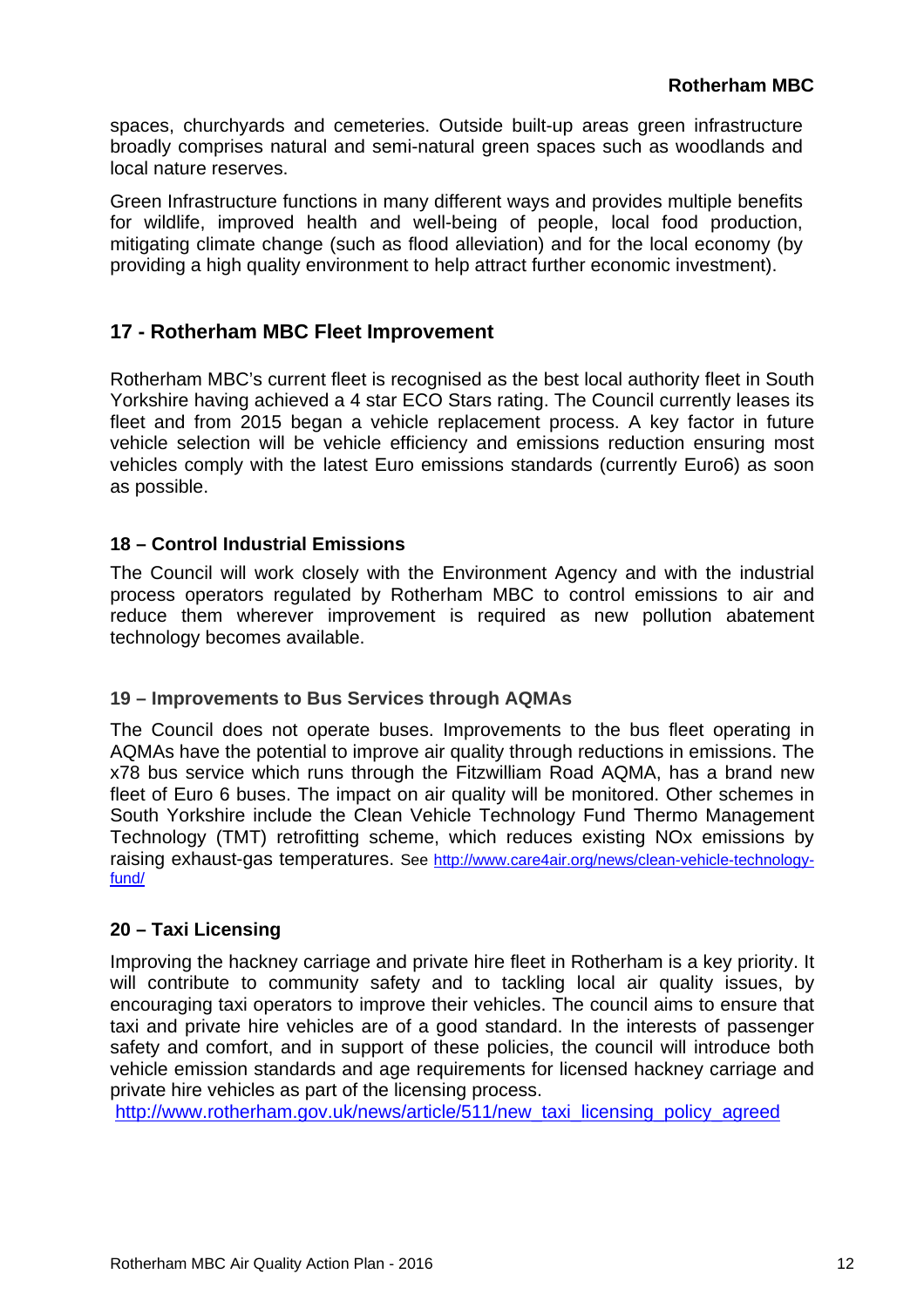#### **21 SCR Sustainable Transport Transition Year Fund**

The Sheffield City Region Combined Authority has been awarded funding from the Sustainable Transport Transition Year Fund: for "Active, Connected, Efficient" The fund supports local sustainable transport initiatives that can demonstrate they will: support the local economy; reduce carbon emissions (and improve air quality); improve access to education and employment; and increase physical activity through cycling and walking.

In addition to the funding awarded to the SCR, Rotherham was also part of a successful collaborative bid Led by Birmingham City Council to provide local *Living Streets* coordinators. The "Walk To" project is an extension of an LSTF project that worked with schools, businesses and communities to increase levels of walking. The success of the project in 2015-2016 led to increases in walking to school in all the schools targeted. Community street audits demonstrated barriers to walking which are being addressed using a dedicated allocation of LTP funding. Areas suffering traffic congestion are being targeted, this should help to reduce emissions and improve air quality.

Table 5.1 below shows the Rotherham MBC AQAP measures, formatted as required by the Department for Environment Food and Rural Affairs.

Please see future Annual Status Reports for regular annual updates on implementation of these measures.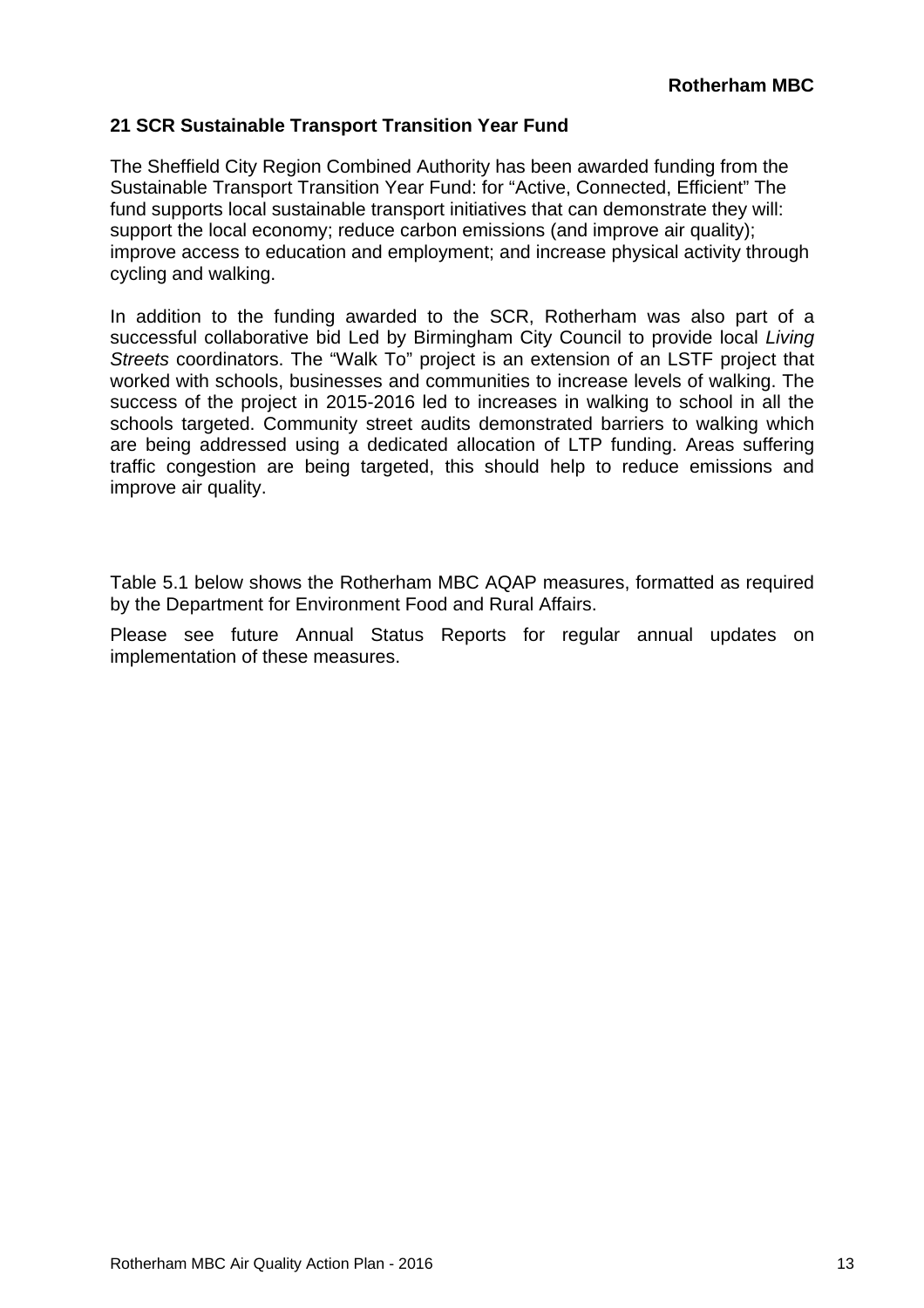#### **Measure** leasure Measure EU EU Lead Planning Implementation Key Target Pollution <sub>Progress</sub> Estimated<br>No. Measure Category Classification Authority Phase Phase Performance Reduction in the forgress Completion<br>Indicator AQMA to 1 Rotherham MBC's Low Emission **Strategy** Promoting Low Emission **Transport Other** Rotherham<br>MBC nternami complete 2016-2020 N/A Low<sup>1</sup> Complete 2020 Appendix B  $\overline{2}$ M1 HE smart motorway scheme Mitigation of air quality impacts through speed management **Traffic**  Manageme nt Strategic highway improvements Highways Highways complete 2017-2030 N/A Highways England -for opening year, not to worsen air quality Design complete. **Construction** phase 2015- 2017 Scheme operational 2017 Highways England modelling predicts up to 2ug/m<sup>3</sup> increase at receptors in Rotherham as a result of the scheme in the opening year, 2017. 3 ECO Stars Fleet Recognition Scheme Vehicle Fleet **Efficiency** Fleet efficiency and recognition schemes **Barnsley** MBC on behalf of the 4 South Yorkshire Councils complete 2008-present  $\begin{array}{|c|c|c|c|c|c|}\n\hline\n\text{Non-going} & \text{No of vehicles} & \text{Low}^1 & \text{100} & \text{On-going}\n\end{array}$  $\overline{4}$ Infrastructure for refuelling low emission vehicles (1) **Electric** Vehicle Infrastructure Promoting Low Emission **Transport** Procuring alternative Refuelling infrastructure to promote Low Emission Vehicles, EV recharging, Sheffield **City** Council on behalf of the 4 South Yorkshire Councils 2016 2016-2019 No of EV vehicles recharging points and interactions Low1 NA 2020 2016

#### **Table 5.1 ‒ Air Quality Action Plan Measures**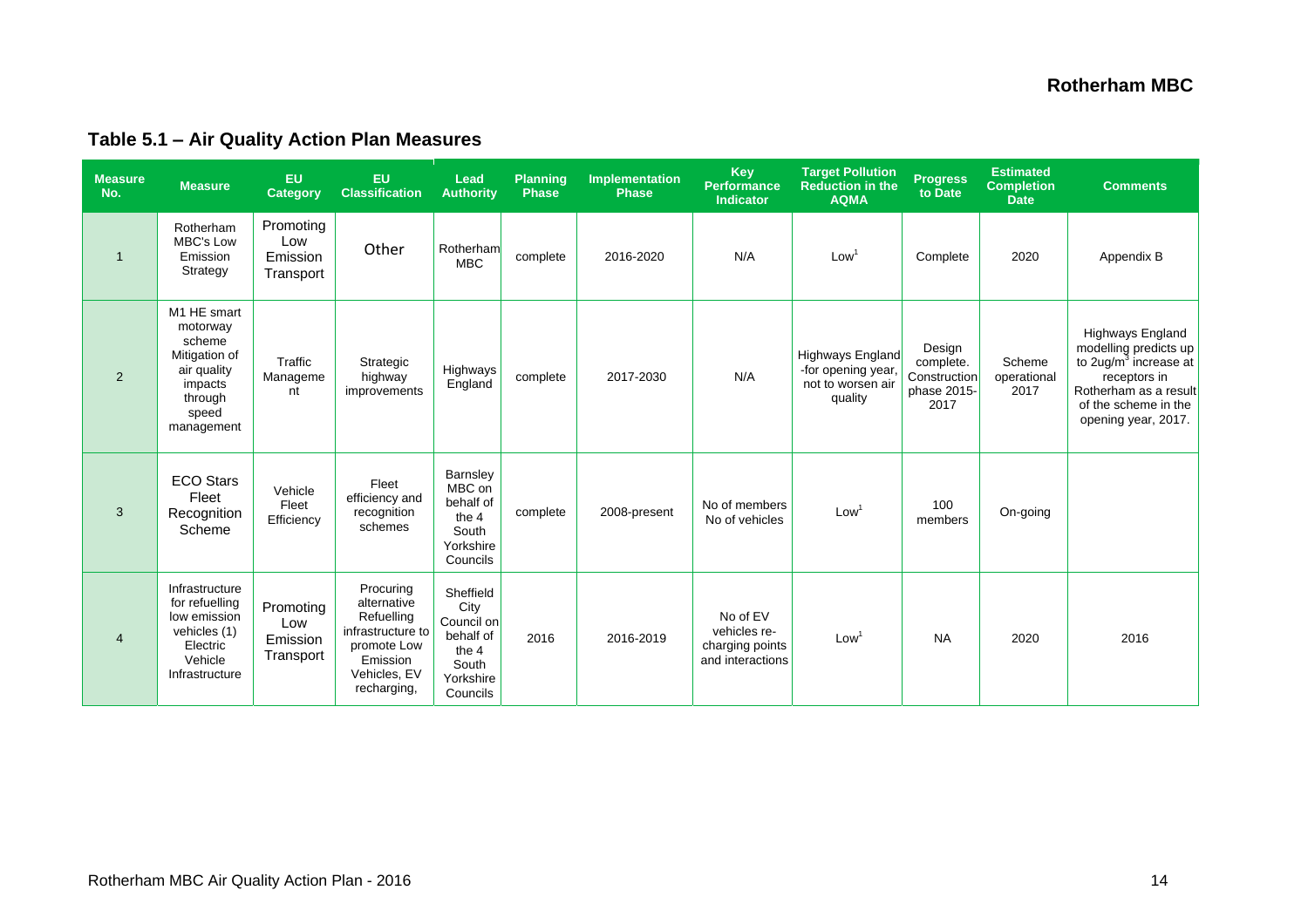| <b>Measure</b><br>No. | <b>Measure</b>                                                                                                                                                   | EU<br><b>Category</b>                     | EU<br><b>Classification</b>                                                                                                                     | Lead<br><b>Authority</b>                                                                                                            | <b>Planning</b><br><b>Phase</b> | Implementation<br><b>Phase</b> | <b>Key</b><br><b>Performance</b><br><b>Indicator</b> | <b>Target Pollution</b><br><b>Reduction in the</b><br><b>AQMA</b> | Progress<br>to Date                                                            | <b>Estimated</b><br><b>Completion</b><br><b>Date</b>         | <b>Comments</b>                                   |
|-----------------------|------------------------------------------------------------------------------------------------------------------------------------------------------------------|-------------------------------------------|-------------------------------------------------------------------------------------------------------------------------------------------------|-------------------------------------------------------------------------------------------------------------------------------------|---------------------------------|--------------------------------|------------------------------------------------------|-------------------------------------------------------------------|--------------------------------------------------------------------------------|--------------------------------------------------------------|---------------------------------------------------|
| 5                     | Develop the<br>infrastructure<br>for refuelling<br>low emission<br>vehicles (2)<br><b>CNG</b><br>refuelling<br>infrastructure                                    | Promoting<br>Low<br>Emission<br>Transport | Procuring<br>alternative<br>Refuelling<br>infrastructure<br>to promote<br>Low Emission<br>Vehicles, EV<br>recharging,<br>Gas fuel<br>recharging | Sheffield<br>City<br>Council is<br>lead<br>partner,<br>Rotherham<br>MBC,<br>Barnsley<br>MBC and<br>Doncaster<br>MBC are<br>partners | Subject to<br>investment        | Subject to<br>investment       | N/A                                                  | N/A                                                               | Feasibility                                                                    | 2020-2025                                                    |                                                   |
| 6                     | Develop the<br>infrastructure<br>for refuelling<br>low emission<br>vehicles (3)<br>Hydrogen<br>vehicle re-<br>fuelling<br>infrastructure<br>and vehicle<br>trial | Promoting<br>Low<br>Emission<br>Transport | Procuring<br>alternative<br>Refuelling<br>infrastructure<br>to promote<br>Low Emission<br>Vehicles, EV<br>recharging,<br>Gas fuel<br>recharging | <b>ITM Power</b>                                                                                                                    | complete                        | Vehicle trial 2016-<br>2019    | Publically<br>accessible H2<br>filling station       | Low <sup>1</sup>                                                  | Installation<br>of filling<br>station<br>complete<br>and open to<br>the public | 2016 for the<br>filling station;<br>Vehicle trial<br>2016-17 | OLEV funding required<br>for the H2 vehicle trial |
| $\overline{7}$        | Public<br>Health/Comm<br>unity<br>Protection<br>$PM2.5$ and<br>Health<br>Improvement<br>Plan                                                                     | Public<br>Information                     | via other<br>mechanisms                                                                                                                         | Rotherham<br><b>MBC</b>                                                                                                             | ongoing                         | 2016-2020                      | PHOF 3.1                                             | reduction in<br>emissions of PM <sub>2.5</sub><br>in AQMAs        | Options<br>appraisal                                                           | 2020                                                         | Funding needed for<br>mitigation measures         |
| 8                     | <b>Air Quality</b><br>Monitoring                                                                                                                                 | Other                                     | Other                                                                                                                                           | Rotherham<br><b>MBC</b>                                                                                                             | N/A                             | 2016-2020                      | PHOF 3.1                                             | N/A                                                               | See Annual<br><b>Status</b><br>Report 2016                                     | N/A                                                          |                                                   |
| 9                     | <b>Air Quality</b><br>Modelling                                                                                                                                  | Other                                     | Other                                                                                                                                           | Rotherham<br><b>MBC</b>                                                                                                             | N/A                             | 2016-2020                      | PHOF 3.1                                             | N/A                                                               | See Annual<br><b>Status</b><br>Report 2016                                     | N/A                                                          |                                                   |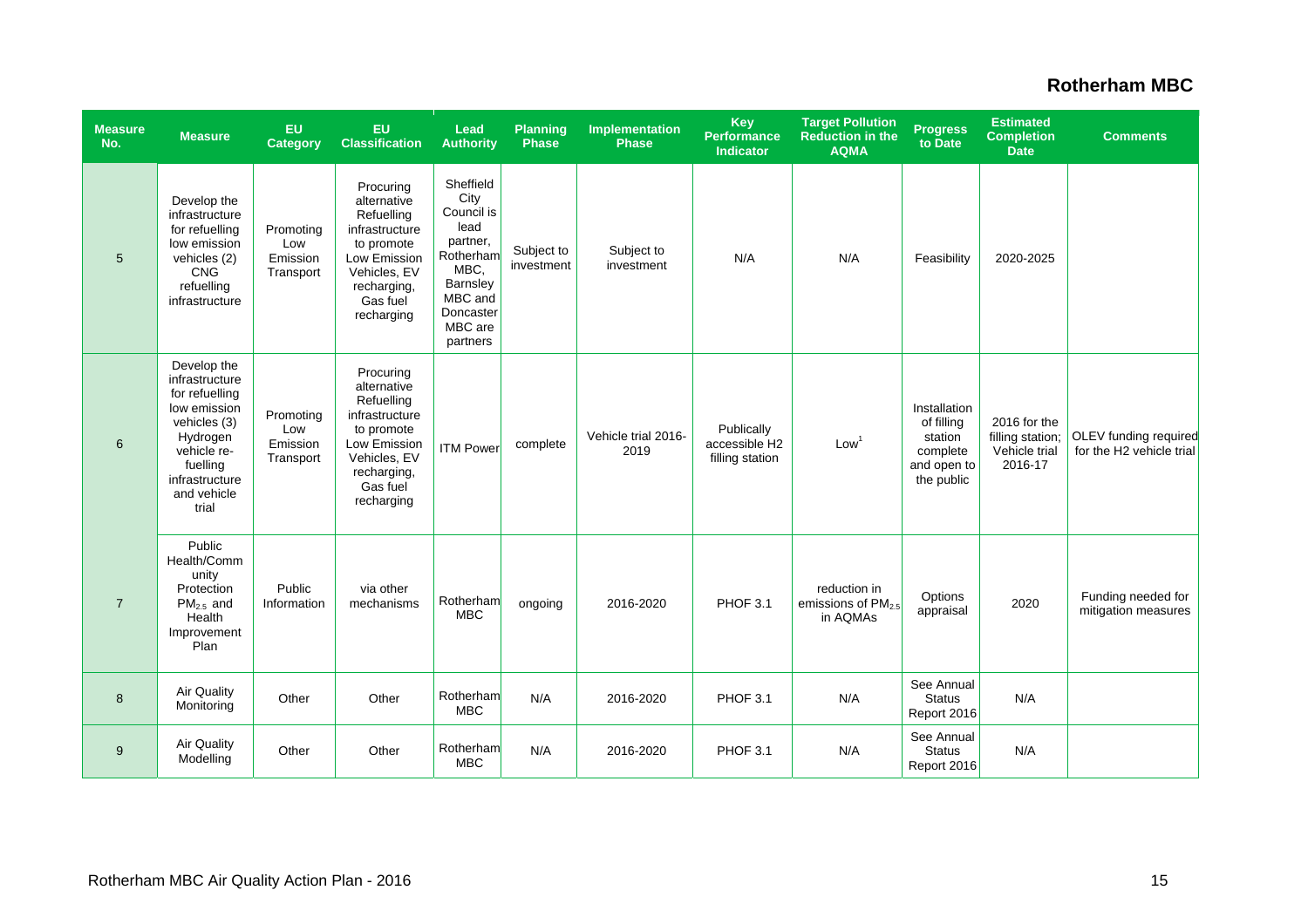| <b>Measure</b><br>No. | <b>Measure</b>                                                                              | <b>EU</b><br><b>Category</b>                         | EU<br><b>Classification</b>                                                      | Lead<br><b>Authority</b>                                                                             | <b>Planning</b><br><b>Phase</b> | Implementation<br><b>Phase</b>        | Key<br><b>Performance</b><br><b>Indicator</b>     | <b>Target Pollution</b><br><b>Reduction in the</b><br><b>AQMA</b>                                   | <b>Progress</b><br>to Date                                                                                               | <b>Estimated</b><br><b>Completion</b><br><b>Date</b> | <b>Comments</b>                                                                                                   |
|-----------------------|---------------------------------------------------------------------------------------------|------------------------------------------------------|----------------------------------------------------------------------------------|------------------------------------------------------------------------------------------------------|---------------------------------|---------------------------------------|---------------------------------------------------|-----------------------------------------------------------------------------------------------------|--------------------------------------------------------------------------------------------------------------------------|------------------------------------------------------|-------------------------------------------------------------------------------------------------------------------|
| 10                    | Care4air                                                                                    | Public<br>Information                                | via the<br>Internet                                                              | South<br>Yorkshire<br>Councils                                                                       | Complete                        | ongoing                               | <b>NA</b>                                         | <b>NA</b>                                                                                           | www.care4ai<br>r.org                                                                                                     | 2020                                                 | Funding required                                                                                                  |
| 11                    | Enforcement<br>of the Clean<br>Air Act 1993<br>with regards to<br>industrial<br>smoke       | n/a                                                  | n/a                                                                              | Rotherham<br><b>MBC</b>                                                                              | n/a<br>(ongoing)                | ongoing                               | No suitable<br>indicator can be<br>determined     | No suitable target<br>annual emission<br>reduction measure<br>can be determined<br>for this measure | ongoing                                                                                                                  | <b>NA</b>                                            | Contributes to general<br>emission reduction,<br>but not targeted to<br>AQMAs, therefore<br>difficult to quantify |
| 12                    | Enforcement<br>of the Clean<br>Air Act 1993<br>with regards to<br>domestic<br>smoke control | n/a                                                  | n/a                                                                              | Rotherham<br><b>MBC</b>                                                                              | n/a<br>(ongoing)                | ongoing                               | No suitable<br>indicator can be<br>determined     | No suitable target<br>annual emission<br>reduction measure<br>can be determined<br>for this measure | ongoing                                                                                                                  | <b>NA</b>                                            | Contributes to general<br>emission reduction,<br>but not targeted to<br>AQMAs, therefore<br>difficult to quantify |
| 13                    | Rotherham<br><b>Bus</b><br>Partnership                                                      | Transport<br>Planning<br>and<br>Infrastructu<br>re   | Public<br>transport<br>improvements<br>-interchanges<br>stations and<br>services | Rotherham<br><b>Bus</b><br>Partnershi<br>р<br>Rotherham<br>MBC,<br>SYPTE,<br><b>Bus</b><br>operators | Complete                        | 2015-2020                             | %Euro 5 or<br>better in<br>Rotherham bus<br>fleet | High <sup>1</sup>                                                                                   | Euro 6<br>buses on<br>high<br>frequency<br>route<br>through<br>A630/Fitzwilli<br>am Road<br><b>AQMA</b>                  | 2020                                                 | Air Quality Monitoring<br>on key routes will be<br>used to measure<br>improvements in air<br>quality              |
| 14                    | Local road<br>$s$ chemes $-$<br><b>Waverley link</b><br>road/Tinsley<br>Link Road           | Traffic<br>Manage-<br>ment                           | Other                                                                            | Rotherham<br><b>MBC</b>                                                                              | Complete                        | 2015-2017<br><b>Tinsley Link Road</b> | <b>NA</b>                                         | Low <sup>1</sup>                                                                                    | Feasibility<br>(Waverley)<br>Construction<br>started<br><b>Tinsley Link</b>                                              | 2017                                                 |                                                                                                                   |
| 15                    | Emissions<br>and Air<br>Quality<br>Planning<br>Guidance                                     | Policy<br>Guidance<br>and<br>Developme<br>nt Control | <b>Air Quality</b><br>Planning and<br>Policy<br>Guidance                         | <b>RMBC</b>                                                                                          | Complete                        | 2015                                  | N/A                                               | Median <sup>1</sup>                                                                                 | Delivering<br>Air Quality -<br>Good<br>Practice<br>Guidance<br>http://rotherh<br>am.limehous<br>e.co.uk/file/3<br>139862 | 2020                                                 |                                                                                                                   |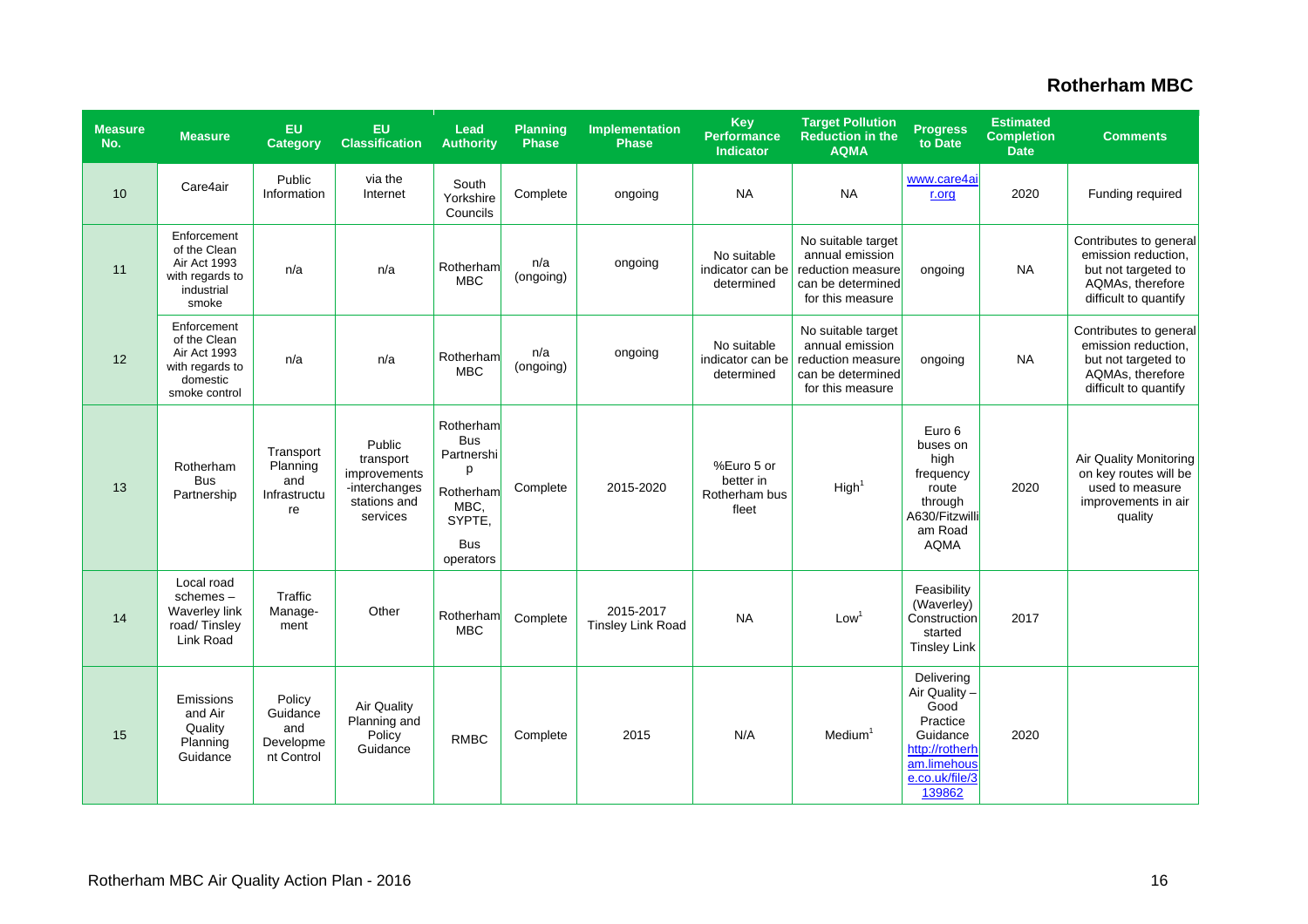| <b>Measure</b><br>No. | <b>Measure</b>                                                        | <b>EU</b><br>Category                              | EU<br><b>Classification</b>                                                                                                                           | Lead<br><b>Authority</b> | <b>Planning</b><br><b>Phase</b> | <b>Implementation</b><br><b>Phase</b>           | <b>Key</b><br><b>Performance</b><br><b>Indicator</b> | <b>Target Pollution</b><br><b>Reduction in the</b><br><b>AQMA</b>               | <b>Progress</b><br>to Date                                                                           | <b>Estimated</b><br><b>Completion</b><br><b>Date</b> | <b>Comments</b>                                                                                                   |
|-----------------------|-----------------------------------------------------------------------|----------------------------------------------------|-------------------------------------------------------------------------------------------------------------------------------------------------------|--------------------------|---------------------------------|-------------------------------------------------|------------------------------------------------------|---------------------------------------------------------------------------------|------------------------------------------------------------------------------------------------------|------------------------------------------------------|-------------------------------------------------------------------------------------------------------------------|
| 16                    | Promoting<br>green<br>infrastructure                                  | Transport<br>Planning<br>and<br>Infrastructu<br>re | Other                                                                                                                                                 | Rotherham<br><b>MBC</b>  | complete                        | 2015-2020                                       | N/A                                                  | Exposure<br>reduction                                                           | <b>Sites</b><br>identified                                                                           | 2020                                                 |                                                                                                                   |
| 17                    | Rotherham<br><b>MBC Fleet</b><br>Improvement<br>Programme             | Vehicle<br>Fleet<br>Efficiency                     | Other                                                                                                                                                 | Rotherham<br><b>MBC</b>  | ongoing                         | ongoing                                         | <b>ECO Stars Fleet</b><br>Rating                     | Low <sup>1</sup>                                                                | New fleet of<br>refuse<br>collection<br>vehicles                                                     | 2020                                                 |                                                                                                                   |
| 18                    | Control<br>Industrial<br>Emissions<br>(Part B and<br>A2<br>processes) | Promoting<br>Low<br>Emission<br>Plant              | Emission<br>control<br>equipment for<br>small and<br>medium sized<br>stationary<br>combustion<br>sources /<br>replacement<br>of combustion<br>sources | Rotherham<br><b>MBC</b>  | Installation<br>dependent       | Installation<br>dependent                       | No suitable<br>indicator can be<br>determined        | No suitable target<br>annual emission<br>reduction measure<br>can be determined | ongoing                                                                                              | n/a                                                  | Contributes to general<br>emission reduction,<br>but not targeted to<br>AQMAs, therefore<br>difficult to quantify |
| 19                    | Improvement<br>to bus<br>services<br>through<br>AQMAs                 | Vehicle<br>Fleet<br>Efficiency                     | Vehicle<br>retrofitting<br>programmes                                                                                                                 | <b>SYPTE</b>             | Project<br>dependent            | Project dependent   % NO <sub>x</sub> reduction |                                                      | High <sup>1</sup><br>Project dependent                                          | 2 large<br>retrofitting<br>projects in<br>South<br>Yorkshire                                         | 2020                                                 |                                                                                                                   |
| 20                    | Taxi licensing                                                        | Vehicle<br>Fleet<br>Efficiency                     | Other                                                                                                                                                 | Rotherham<br><b>MBC</b>  | Complete                        | 2016-2020                                       | % improvement<br>in NO <sub>x</sub><br>emissions     | Medium <sup>1</sup>                                                             | http://www.ro<br>therham.gov.<br>uk/news/artic<br>le/511/new_t<br>axi licensing<br>policy agre<br>ed | 2020                                                 |                                                                                                                   |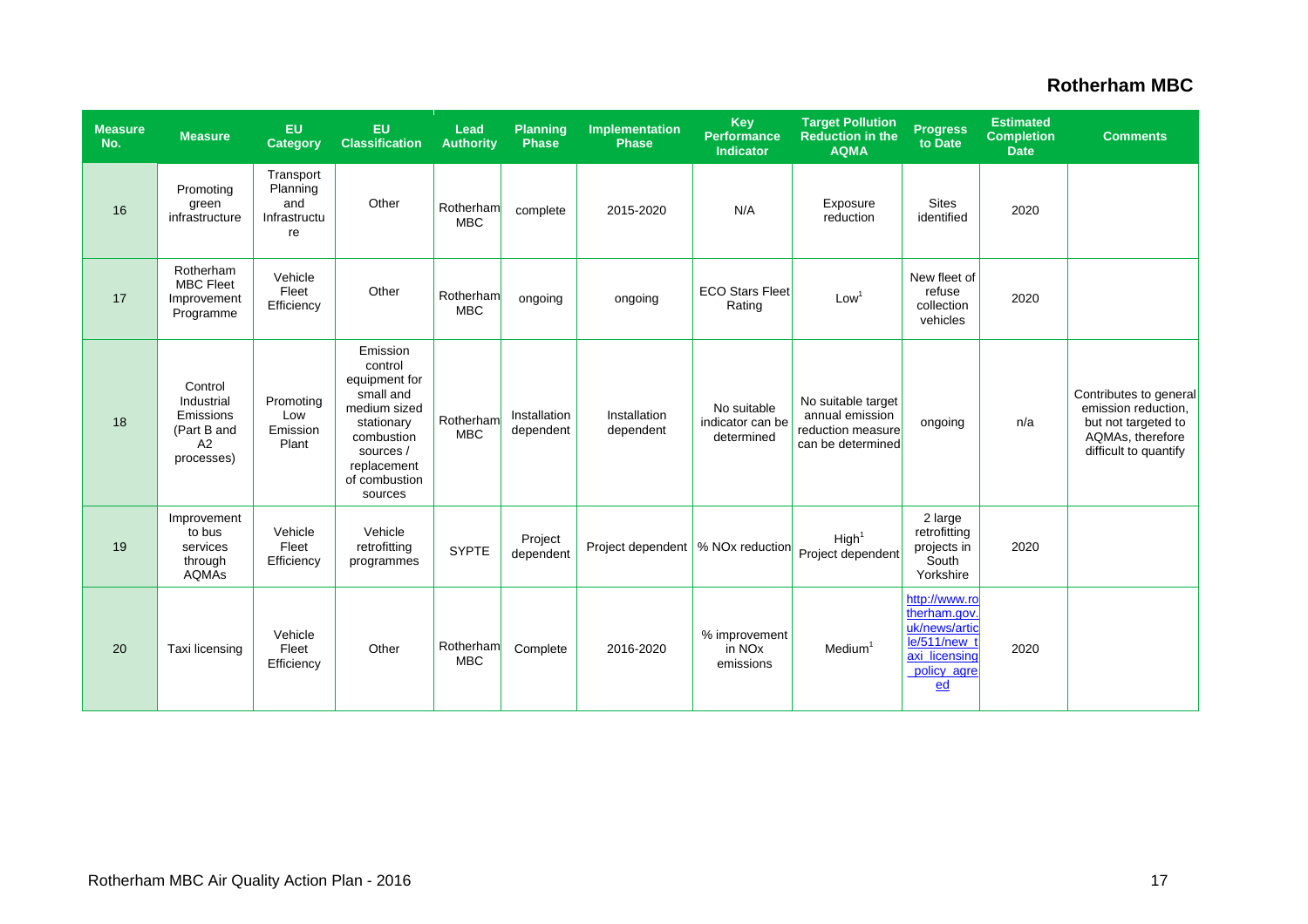| <b>Measure</b><br>No. | <b>Measure</b>                                                                                         | EU<br>Category                      | EU<br><b>Classification</b>                         | Lead<br><b>Authority</b> | <b>Planning</b><br><b>Phase</b> | <b>Implementation</b><br><b>Phase</b> | Key<br><b>Performance</b><br><b>Indicator</b> | <b>Target Pollution</b><br><b>Reduction in the</b><br><b>AQMA</b>                                                              | <b>Progress</b><br>to Date | <b>Estimated</b><br><b>Completion</b><br><b>Date</b> | <b>Comments</b> |
|-----------------------|--------------------------------------------------------------------------------------------------------|-------------------------------------|-----------------------------------------------------|--------------------------|---------------------------------|---------------------------------------|-----------------------------------------------|--------------------------------------------------------------------------------------------------------------------------------|----------------------------|------------------------------------------------------|-----------------|
| 21                    | Sustainable<br>Transport<br>Transition<br>Year fund-<br><b>SCR</b><br>Cycling and<br>walking<br>Scheme | Promoting<br>Travel<br>alternatives | Promotion of<br>cycling;<br>Promotion of<br>walking | <b>SCR</b>               | Complete                        | 2016-2017                             | <b>NA</b>                                     | Emissions of NOx<br>and $PM_{25}$ in<br>Rotherham should<br>be reduced but a<br>target reduction<br>has not been<br>determined | N/A                        | 2017                                                 |                 |

**1Target Pollution (Emissions) Reduction in AQMA : low -0-1%; medium 1-2%; high >2%.** 

Note -target emissions reduction can only be accurately quantified where very local and specific measures are implemented; for example when specific detail about vehicle replacement is planned and operated on a fixed route. This is well documented in many national and local plans across the UK, therefore in line with this is has not been possible to accurately predict an accurate target reduction for some action plan measures. The plan contains some strategic and policy measures covering the whole borough or the whole of South Yorkshire; in these cases, an attempt has been made to estimate the likely impact of the kind of reduction across the borough that may be expected.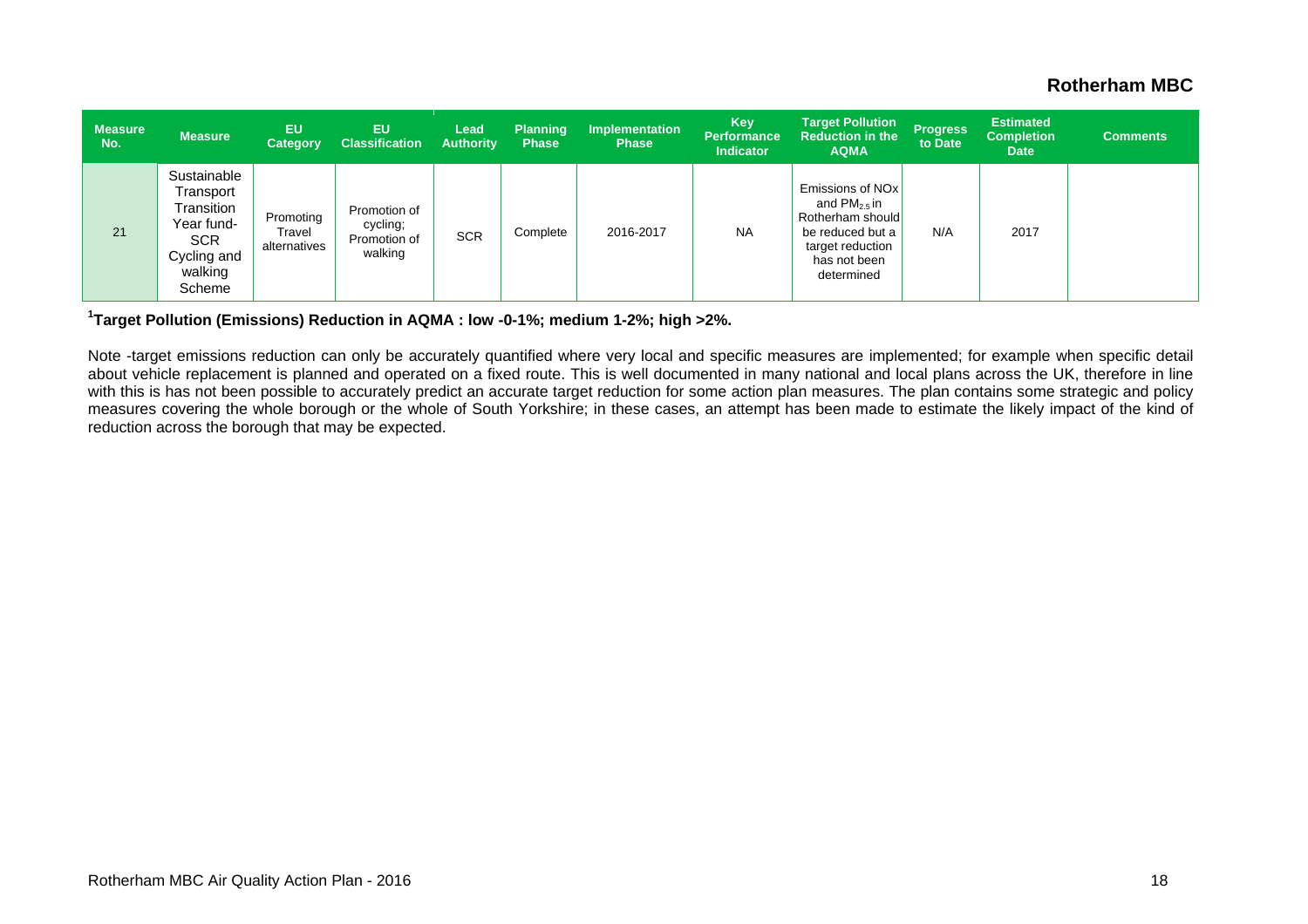### **Appendix A: Delivering Air Quality Good Practice Guidance**

http://rotherham.limehouse.co.uk/file/3139862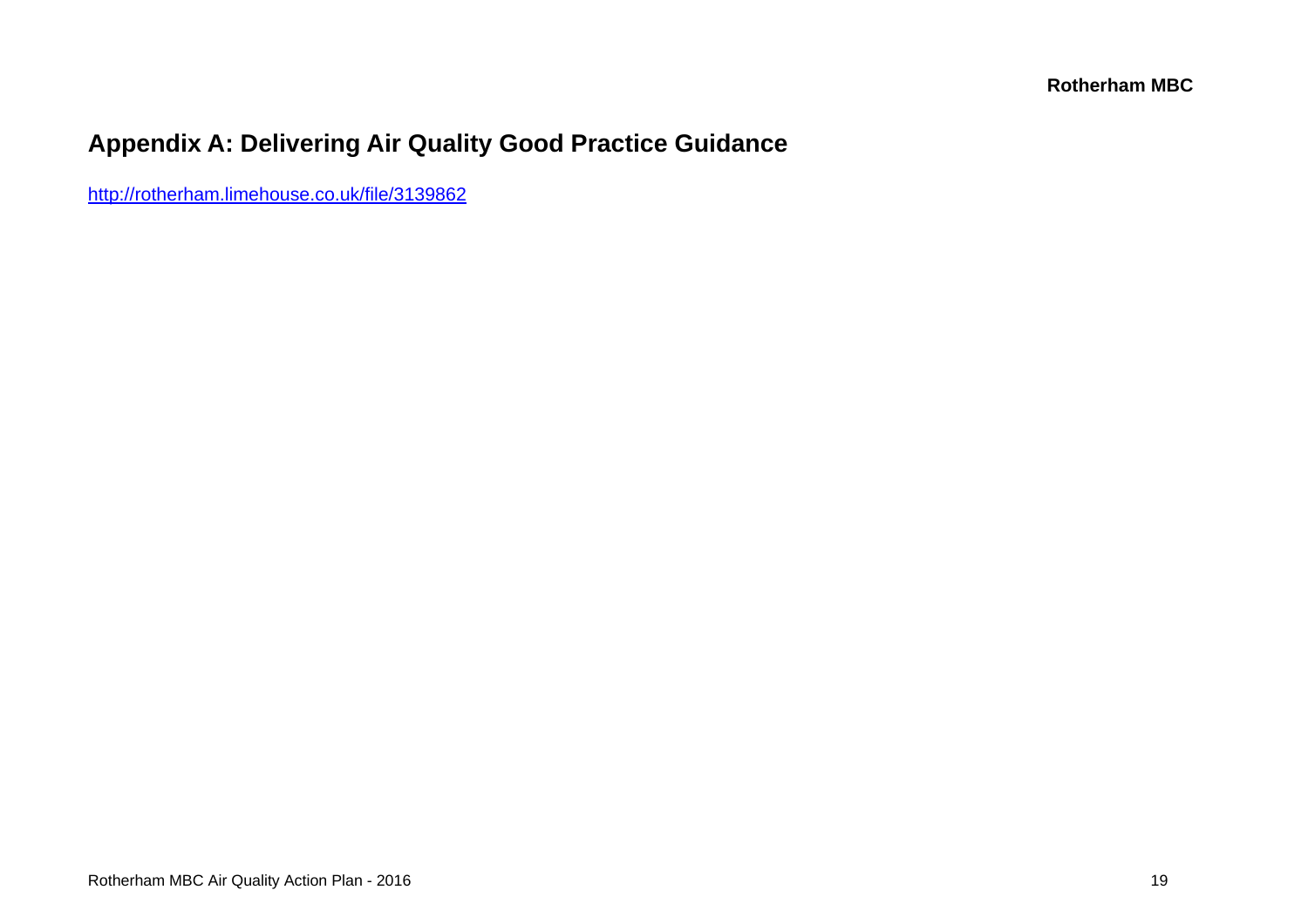**Appendix B: Rotherham Low Emission Strategy**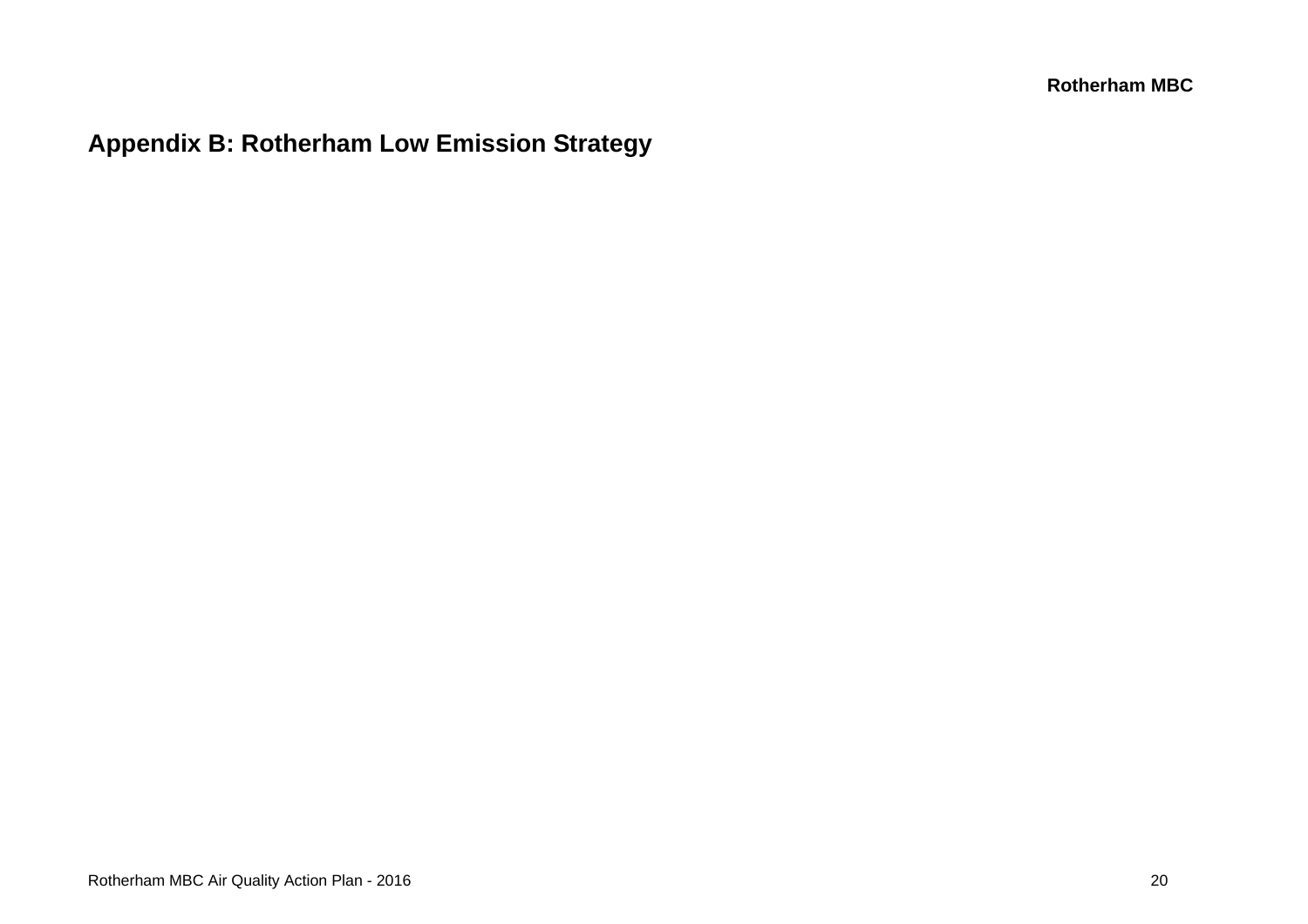### **Appendix C: Response to Consultation**

#### **Table A.1 ‒ Summary of Responses to Consultation and Stakeholder Engagement on the AQAP**

| <b>Consultee</b> | <b>Category</b> | Response |
|------------------|-----------------|----------|
|                  |                 |          |
|                  |                 |          |
|                  |                 |          |
|                  |                 |          |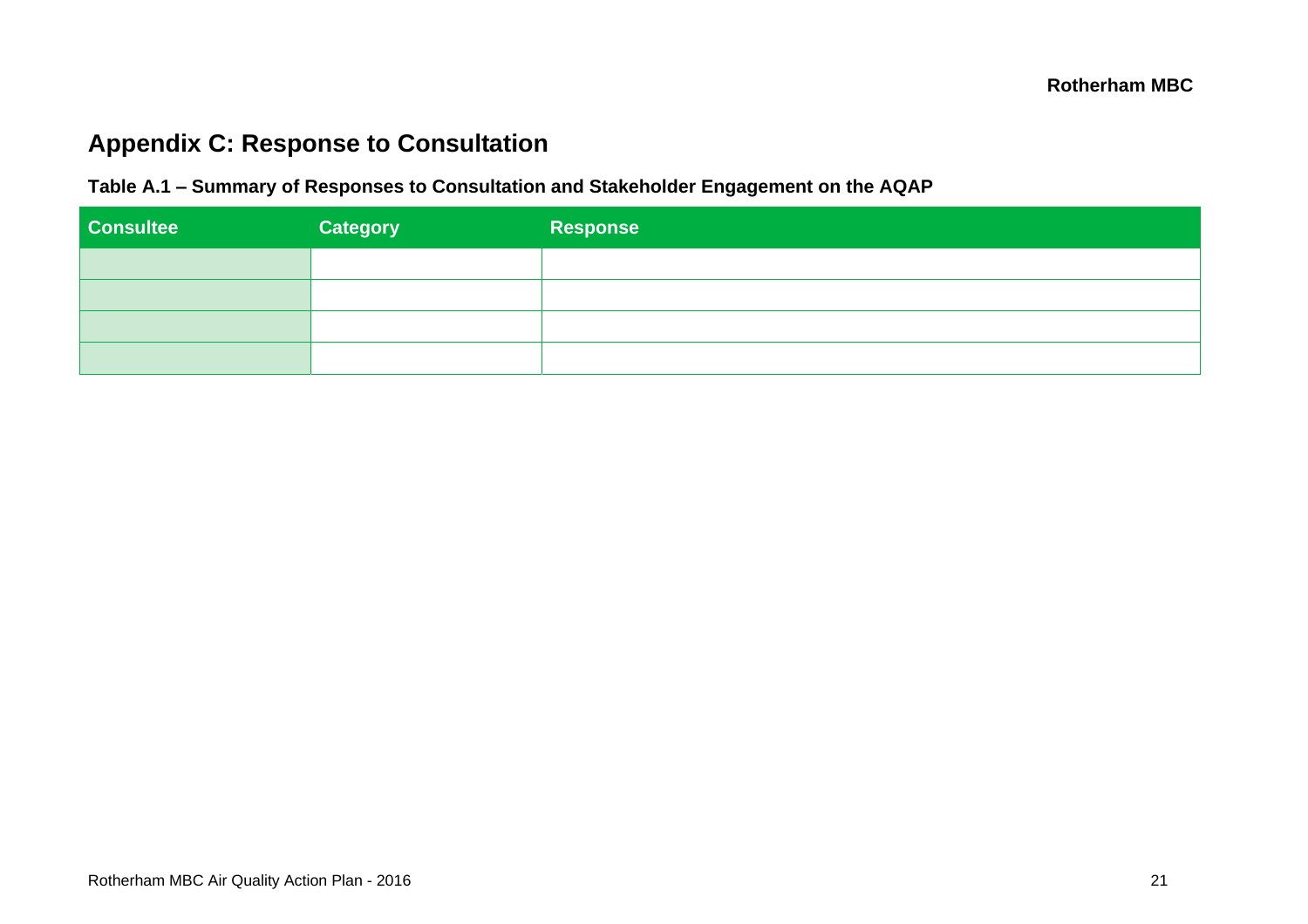### **Appendix D: Reasons for Not Pursuing Action Plan Measures**

| Table B.1 – Action Plan Measures Not Pursued and the Reasons for that Decision |  |  |
|--------------------------------------------------------------------------------|--|--|
|                                                                                |  |  |

| <b>Action category</b> | <b>Action description</b> | Reason action is not being pursued (including<br><b>Stakeholder views)</b> |
|------------------------|---------------------------|----------------------------------------------------------------------------|
|                        |                           |                                                                            |
|                        |                           |                                                                            |
|                        |                           |                                                                            |
|                        |                           |                                                                            |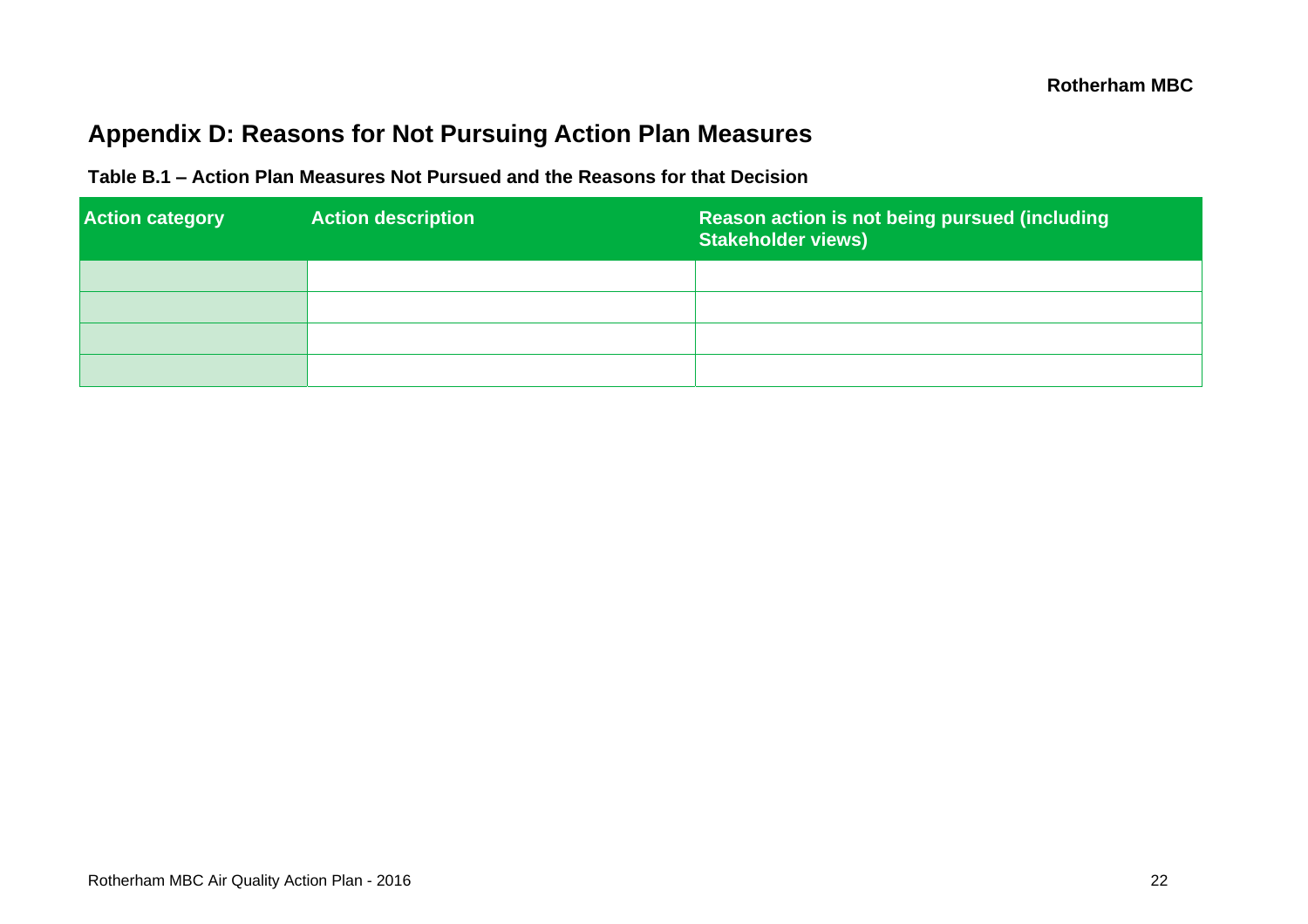## **Glossary of Terms**

| <b>Abbreviation</b> | <b>Description</b>                                                                                                                                                                                             |
|---------------------|----------------------------------------------------------------------------------------------------------------------------------------------------------------------------------------------------------------|
| <b>AQAP</b>         | Air Quality Action Plan - A detailed description of measures,<br>outcomes, achievement dates and implementation methods,<br>showing how the local authority intends to achieve air quality limit<br>values'    |
| <b>AQMA</b>         | Air Quality Management Area – An area where air pollutant<br>concentrations exceed / are likely to exceed the relevant air quality<br>objectives. AQMAs are declared for specific pollutants and<br>objectives |
| <b>AQS</b>          | <b>Air Quality Strategy</b>                                                                                                                                                                                    |
| <b>ASR</b>          | Air quality Annual Status Report                                                                                                                                                                               |
| Defra               | Department for Environment, Food and Rural Affairs                                                                                                                                                             |
| EU                  | <b>European Union</b>                                                                                                                                                                                          |
| <b>LAQM</b>         | <b>Local Air Quality Management</b>                                                                                                                                                                            |
| NO <sub>2</sub>     | Nitrogen Dioxide                                                                                                                                                                                               |
| NO <sub>x</sub>     | Nitrogen Oxides                                                                                                                                                                                                |
| $PM_{10}$           | Airborne particulate matter with an aerodynamic diameter of 10um<br>(micrometres or microns) or less                                                                                                           |
| PM <sub>2.5</sub>   | Airborne particulate matter with an aerodynamic diameter of 2.5µm<br>or less                                                                                                                                   |
| <b>RMBC</b>         | Rotherham Metropolitan Borough Council                                                                                                                                                                         |